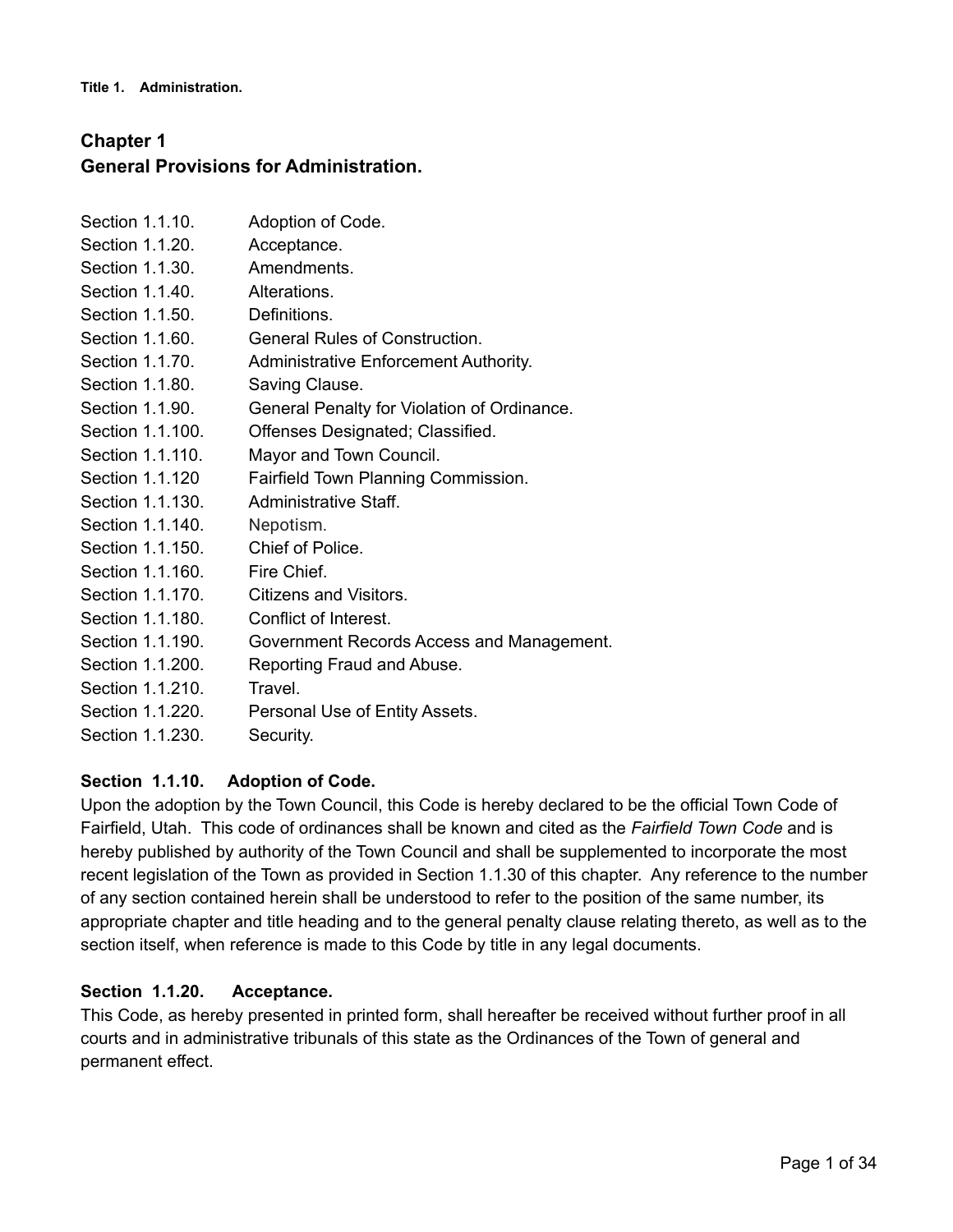### **Section 1.1.30. Amendments.**

Any ordinance amending this Code shall set forth the title, chapter and section number of the chapter or chapters to be amended, and this shall constitute sufficient compliance with any statutory requirement pertaining to the amendment or revision by ordinance of any part of this Code. All such amendments or revisions by ordinance shall be immediately codified either by being forwarded to the codifiers or the Town Recorder and the said ordinance material shall be prepared for insertion in its proper place in each copy of this Code. Each such replacement page shall be properly identified and shall be inserted in each individual copy of this Code.

### **Section 1.1.40 Alterations.**

It shall be deemed unlawful for any person to alter, change, replace or deface in any way any section or any page of this Code in such a manner that the meaning of any phrase or order may be changed or omitted. Replacement pages may be inserted according to the official instructions when so authorized by the Town Council. The Town Recorder shall see that the replacement pages are properly inserted in the official copies maintained in the office of the Town Recorder.

Any person having custody of a copy of this Code shall make every effort to maintain said Code current as to the most recent ordinances passed. Such person shall see to the immediate insertion of new or replacement pages when such are delivered or made available to such person through the Office of the Town Recorder. Said Code books, while in actual possession of officials and other interested persons, shall be and remain the property of the Town and shall be returned to the office of the Town Recorder when directed to do so by order of the Town Council.

### **Section 1.1.50. Definitions.**

See Title 12. Definitions.

### **Section 1.1.60. General Rules of Construction.**

A. In the construction of this code and all ordinances amending any part thereof, the following rules shall apply except where such construction would be inconsistent with the manifest intent or contrary to the context of the ordinance:

- 1. Words used in the present tense include the past and the future tense and vice versa;
- 2. Words in the masculine gender include the feminine and neutral;
- 3. Any gender mentioned in this code includes all gender types;
- 4. The singular includes the plural and the plural includes the singular;
- 5. Words prohibiting anything being done except in accordance with a license or permit or authority from a Town employee, board or officer shall be construed as giving such employee, board or office power to license or permit or authorize such a thing to be done; and
- 6. Words and phrases used in this code and not specifically defined shall be construed according to the context and approved usage of the language.

### **Section 1.1.70. Administrative Enforcement Authority.**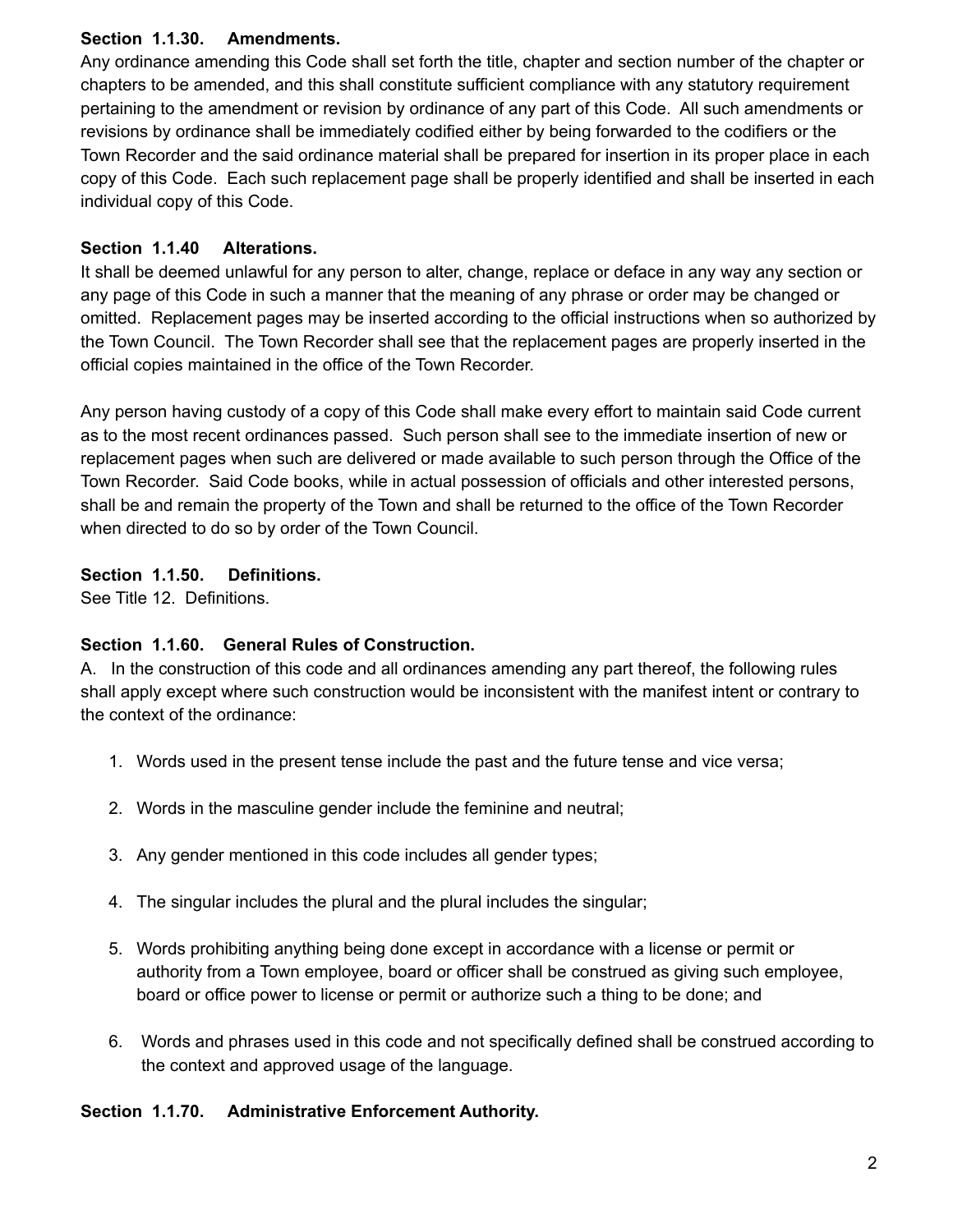The Building Department, Fire Chief, Utah County Sheriff and others designated by the Town Council for code enforcement have the authority and powers necessary to determine whether a violation of the Code exists and the authority to take appropriate action to gain compliance with the provisions of the Municipal Code and applicable State codes. These powers include the power to issue notices of violation administrative citations, notice and orders and civil penalties, the power to inspect public and private property and use the administrative remedies which are available

### **Section. 1.1.80. Saving Clause.**

A. Repeal of General Ordinances. All general ordinances of the Town passed prior to the adoption of this Code are hereby repealed, except such as are included in this Code or are by necessary implication herein reserved from repeal (subject to the saving clauses contained in the following sections), and excluding the following ordinances which are not hereby repealed: tax levy ordinances; appropriation ordinances; ordinances relating to boundaries and annexations; franchise ordinances and other ordinances granting special rights to persons or corporations; contract ordinances and ordinances authorizing the execution of a contract or the issuance of warrants; salary ordinances; ordinances establishing, naming or vacating streets, alleys or other public places; improvement ordinances; bond ordinances; ordinances relating to elections; ordinances relating to the transfer or acceptance of real estate by or from the Town; and all special ordinances.

B. Court Proceedings. No new ordinance shall be construed or held to repeal a former ordinance whether such former ordinance is expressly repealed or as to any act done, any penalty, forfeiture or punishment so incurred, or any right accrued or claim arising under the former ordinance, or in any way whatever to affect any such offense or act so committed or so done, or any penalty, forfeiture or punishment so incurred or any right accrued or claim arising before the new ordinance takes effect, save only that the proceedings thereafter shall conform to the ordinance in force at the time of such proceeding, so far as practicable. If any penalty, forfeiture or punishment may be mitigated by any provisions of a new ordinance, such provision may be, by consent of the party affected, applied to any judgment announced after the new ordinance takes effect.

C. Repeals. This chapter shall extend to all repeals, either by express words or implication, whether the repeal is in the ordinance making any new provisions upon the same subject or in any other ordinance.

D. Nothing contained in this section shall be construed as abating any action now pending under or by virtue of any general ordinance of the Town herein repealed, and the provisions of all general ordinances contained in this code shall be deemed to be continuing provisions and not a new enactment of the same provisions; nor shall this chapter be deemed as discontinuing, abating, modifying or altering any penalty accrued or to accrue, or as affecting the liability of any person, firm or corporation or as waiving any right of the Town under any ordinance or provision thereof in force at the time of the adoption of this Code.

E. Severability Clause. If any section, subsection, subdivision, paragraph, sentence, clause or phrase of this code or any part thereof is for any reason held to be unconstitutional or invalid or ineffective by any court of competent jurisdiction, such decision shall not affect the validity or effectiveness of the remaining portions of this code, or any part thereof. The Town Council hereby declares that it would have passed each section, subsection, subdivision, paragraph, sentence, clause or phrase thereof irrespective of the fact that any one (1) or more sections, subsections, subdivisions, paragraphs, sentences, clauses or phrases be declared unconstitutional invalid or ineffective.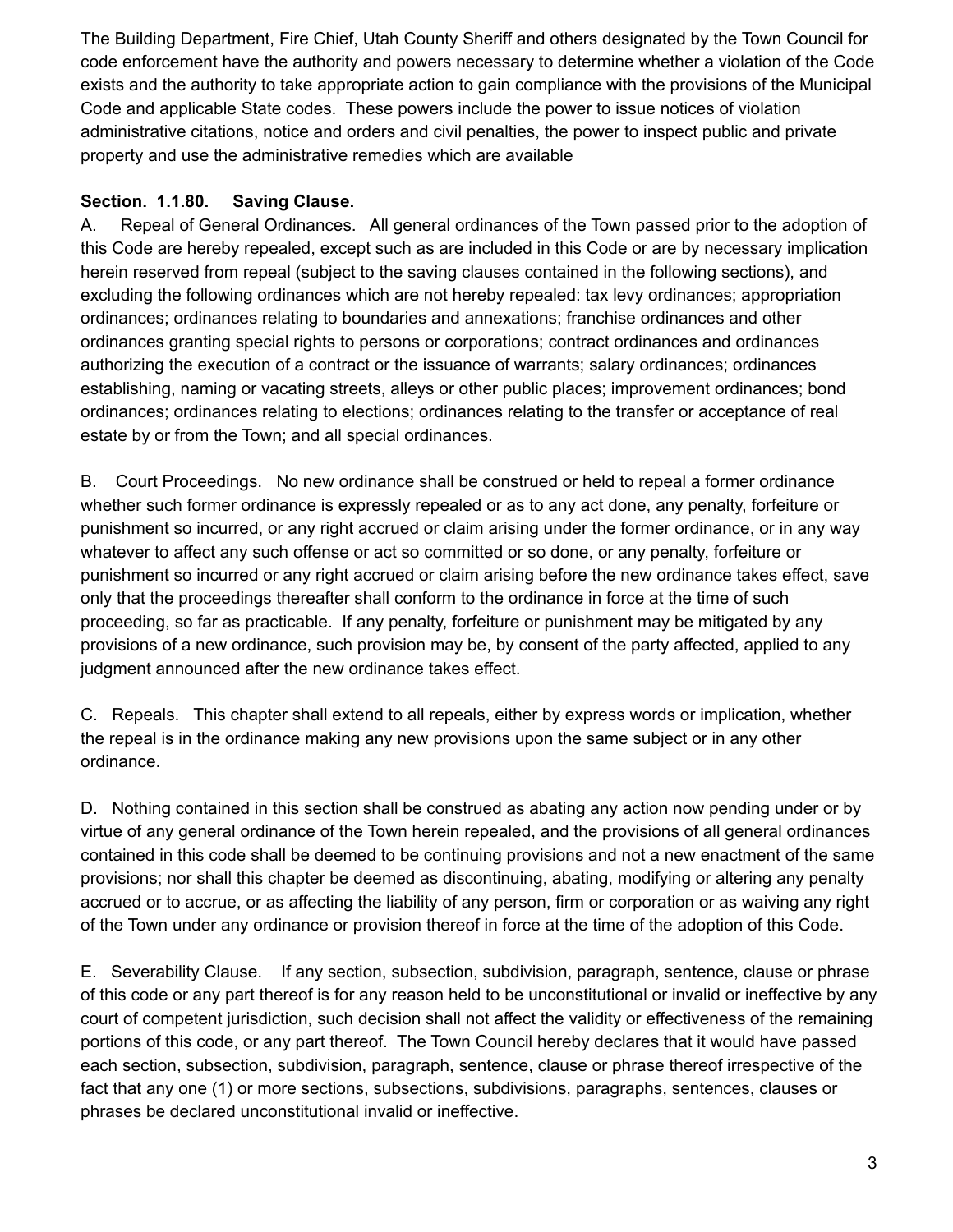### **Section 1.1.90. General Penalty For Violation of Ordinance.**

A. Criminal. The Town Council may impose a minimum criminal penalty for the violation of any Town ordinance by a fine not to exceed the maximum Class B misdemeanor fine under Utah Code Annotated section 76-3-301 or by a term of imprisonment up to six (6) months, or by both the fine and term of imprisonment.

B. Civil. The Town Council may prescribe a civil penalty for the violation of any Town ordinance by a fine not to exceed the maximum Class B misdemeanor fine under Utah Code Annotated section 76-3-301. The Town may not impose a civil penalty and adjudication for the violation of a Town moving traffic ordinance.

C. Imprisonment. A person convicted of an infraction may not be imprisoned but may be subject to a fine, forfeiture and disqualification, or any combination, with any fine not to exceed the maximum Class C misdemeanor fine under Utah Code Annotated section 76-3-301.

D. Fines of Corporations. The sentence to pay a fine, when imposed upon a corporation, association, partnership or governmental instrumentality for an offense defined in this code, or the ordinances of the Town, or for an offense defined outside of this code over which this Town has jurisdiction, for which no special corporate fine is specified, shall be to pay an amount fixed by the court, in the same and not exceeding the amounts fixed for violations of Town ordinances by individuals.

E. Fairfield Town may not impose a criminal penalty greater than an infraction for a violation pertaining to an individual's pet, or an individual's use of their residence unless the violation qualifies as the following:

- 1. Is a nuisance as defined in State code section [78B-6-1101\(1\);](https://le.utah.gov/xcode/Title78B/Chapter6/78B-6-S1101.html?v=C78B-6-S1101_2019051420190514#78B-6-1101(1))
- 2. Threatens the health, safety, or welfare of the individual or an identifiable third party;
- 3. The Town has imposed a fine on the individual for a violation that involves the same residence or pet on three previous occasions within the past twelve (12) months;
- 4. The Town may not issue more than one infraction within a 14-day time period for a violation described in this section that is ongoing; and
- 5. The section does not apply to municipal enforcement of a building code or fire code ordinance in accordance with Utah Code Annotated, Title 15A, State Constructions and Fire Codes Act.

F. Any law enforcement officer, the Mayor, or any public official charged with the enforcement of the law may issue citations for violations of Town ordinances/code.

### **Section 1.1.100. Offenses Designated; Classified**.

A. Sentencing In Accordance With Chapter. A person adjudged guilty of an offense under this code or the ordinances of this Town shall be sentenced in accordance with the provisions of this chapter.

B Ordinances enacted after the effective date of this code which involve an offense should be classified for sentencing purposes in accordance with this chapter, unless otherwise expressly provided.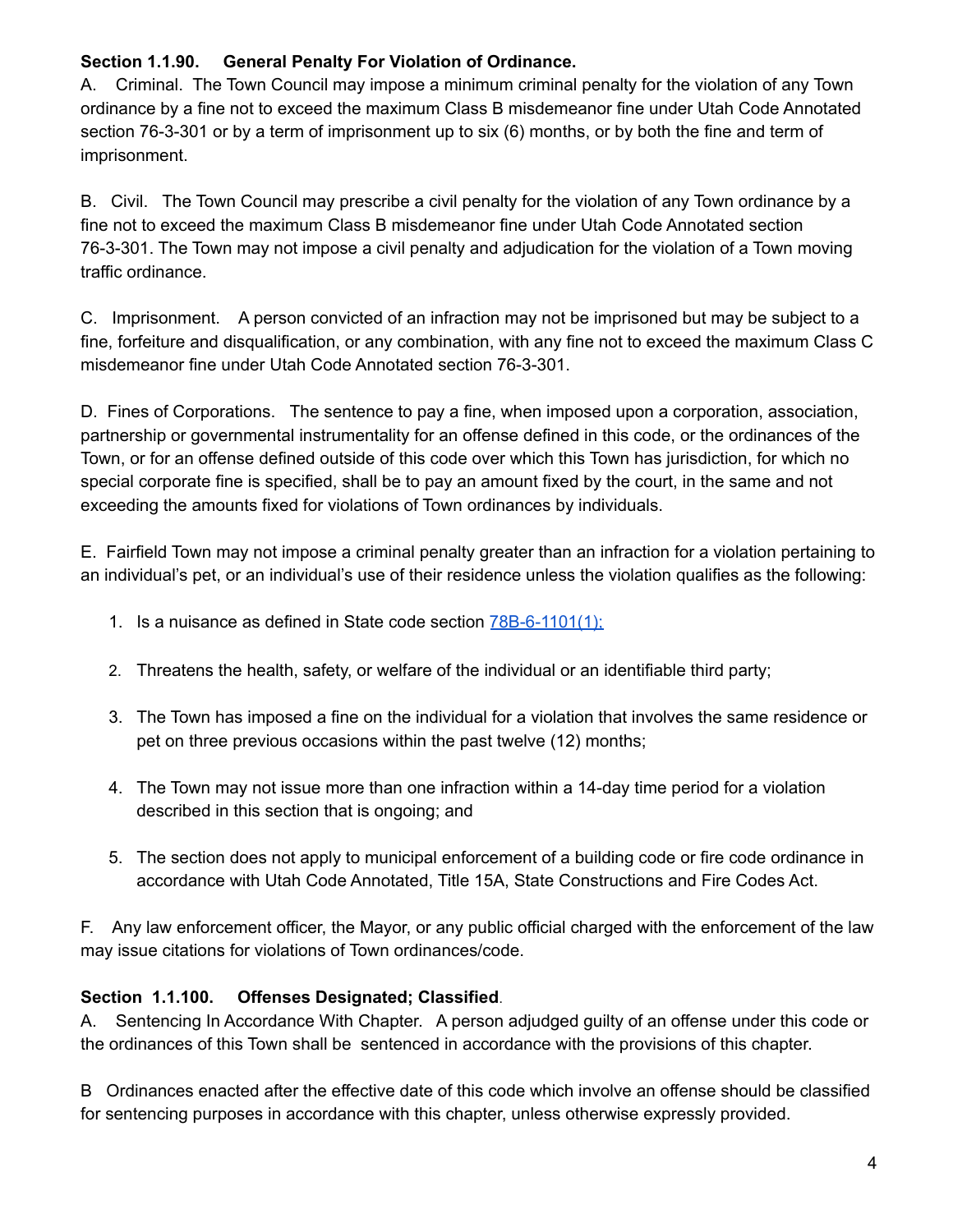- C. Offenses are designated as misdemeanors or infractions.
- D. Misdemeanors are classified into the following categories:
	- 1. Class B misdemeanors; and
	- 2. Class C misdemeanors.

E. Any offense designated as a misdemeanor or any act prohibited or declared to be unlawful in this code or any ordinance of this Town when no other specification as to punishment or category is made, is a Class B misdemeanor.

F. Infractions. Infractions are not classified. Any offense which is made an infraction in this code or other ordinances of this Town, or which is expressly designated an infraction and any offense designated by this code or other ordinances of this Town which is not designated as a misdemeanor and for which no penalty is specified is an infraction.

G. Continuing Violations. In all instances where the violation of this code or any ordinance hereinafter enacted is a continuing violation, a separate offense shall be deemed committed on each day during or on which the violation occurs or continues to occur.

### **Section 1.1.110. Mayor and Town Council.**

A. Town Government. The Town government is vested in a Town Council, consisting of a Mayor and four (4) Council members, to be elected at large.

- B. Elected Terms. The election and term of office of the Town Council shall be as follows:
	- 1. The terms shall all be four (4) years with the Mayor and two (2) Council members being elected in one (1) Town election year and the other two (2) council members being elected in the following Town election year;
	- 2. The officers so elected shall enter upon their duties at twelve o'clock (12:00) noon on the first day of January next succeeding their election and shall be sworn in as soon thereafter as is convenient for the Council to convene;
	- 3. Mayor or Town Council vacancies shall be filled as provided in Utah Code Annotated section 20A-1-510.

C. Candidate Eligibility and Residency Requirements. A person filing a Declaration of Candidacy for a Town office shall:

- 1. Have been a resident of the Town for at least three hundred sixty five (365) days immediately before the date of the election;
- 2. Meet all other requirements of Utah Code Annotated section 20A-9-203;
- 3. A person living in an area annexed to the Town meets the residency requirement of this section if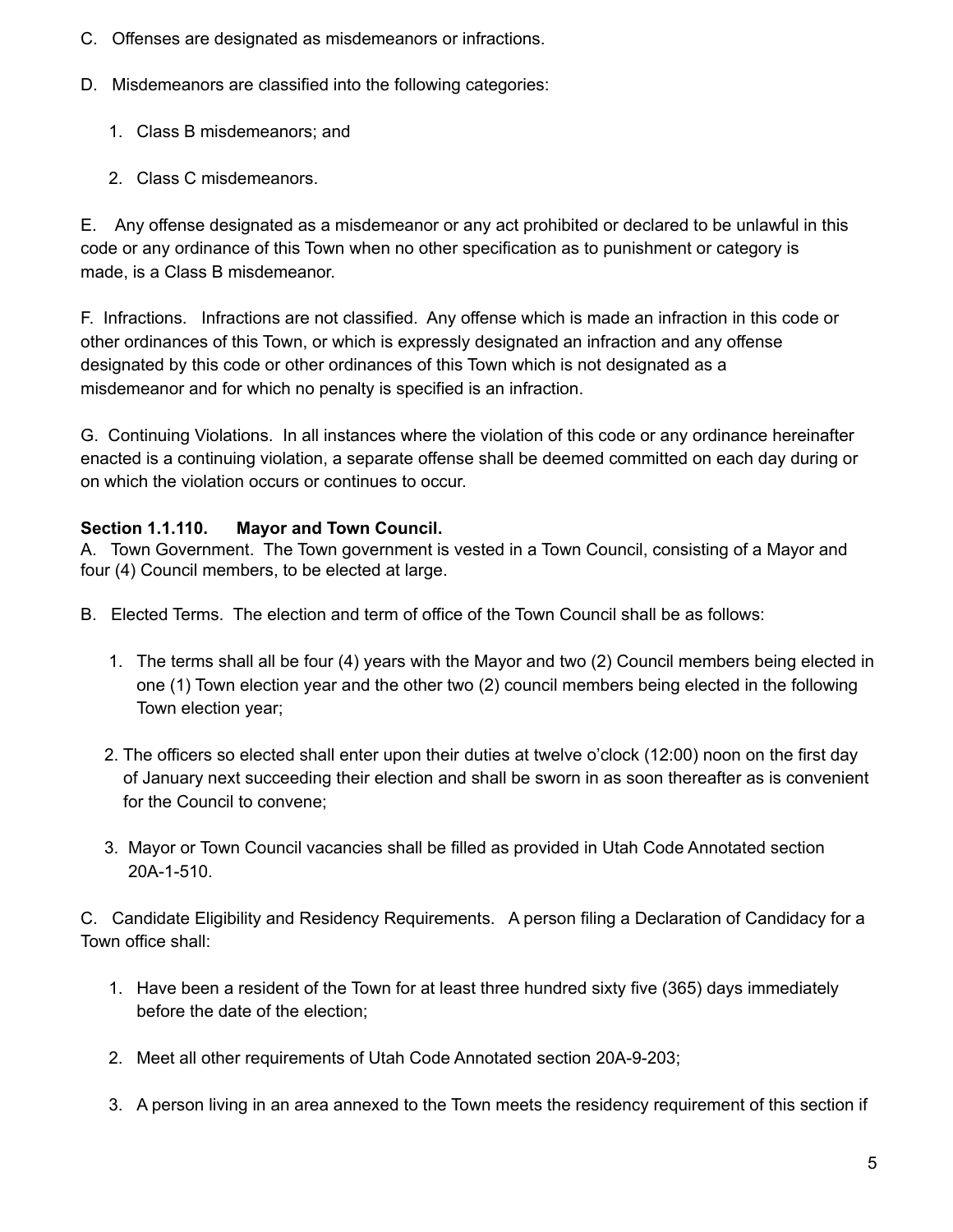that person resided within the area annexed to the Town for at least three hundred sixty five (365) days immediately before the date of the election;

- 4. Each elected officer of the Town shall maintain residency within the boundaries of the Town during the officer's term of office;
- 5. If an elected officer of the Town establishes a principal place of residence, as provided in Utah Code Annotated section 20A-2-105, outside the Town during the officer's term of office, the office is automatically vacant;
- 6. Any person elected to a Town office shall be a registered voter in the Town; and
- 7. If an elected Town officer is absent from the Town any time during his term of office for a a continuous period of more than sixty (60) days without the consent of the Town Council, the Town office is automatically vacant.

D. Administration Vested in Mayor. The administrative powers, authority and duties are vested in the mayor or a person designated by the mayor to fulfill certain duties allowed by state code.

E. Powers and Duties of the Mayor. The Mayor is the Chief Executive Officer to whom all employees of the Town shall report. The Mayor shall:

- 1. Keep the peace and enforce the laws of the Town;
- 2. Perform all duties prescribed by law, resolution or ordinance;
- 3. Ensure that all the laws, ordinances and resolutions are faithfully executed and observed;
- 4. Report to the Town Council the condition of the Town and recommend for Town Council consideration, any measures that the Mayor considers to be in the best interests of the Town;
- 5. When necessary, call on the residents of the Town over the age of twenty one (21) years to assist in enforcing the laws of the State and ordinances of the Town;
- 6. Appoint, with the advise and consent of the Town Council, persons to fill Town offices or vacancies on commissions or committees of the Town;
- 7. At any reasonable time, examine and inspect the official, books, papers, records or documents of the Town or of any officer, employee or agent of the Town.
- 8. During Town Council discussions, deliberations and proceedings, the Mayor has been delegated the primary responsibility to ensure the Town Council, staff and members of the public adhere to the Council's adopted procedures;
- 9. Be responsible for the codifying of all new and revised ordinances. This process includes ensuring that all new and revised ordinances are properly codified and that the code is kept up to date; and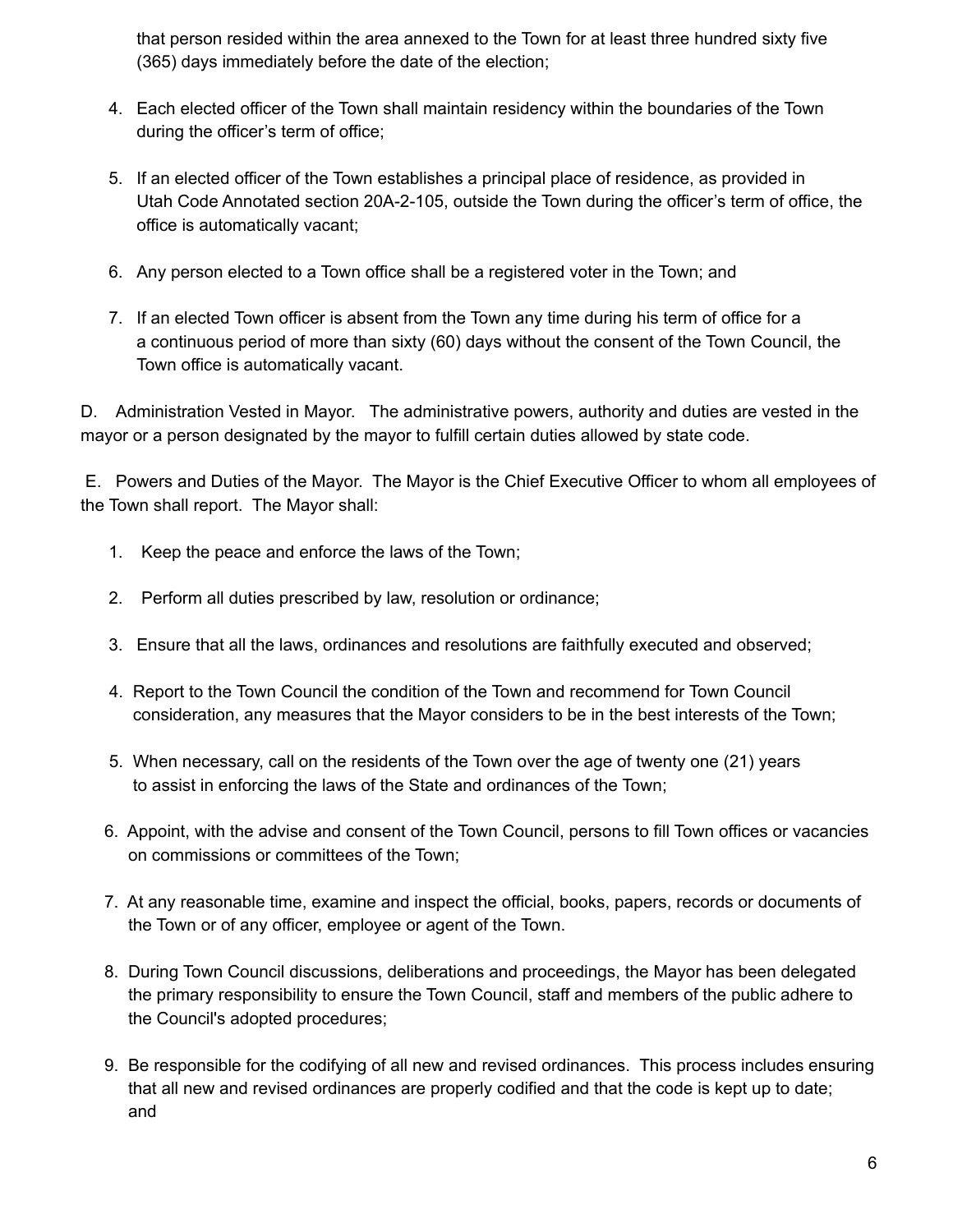- 10. Give proper notice of openings on the Planning Commission and appoint Planning Commissioners with the advice and consent of the Town Council in order to have a full quorum at the first meeting of the Planning Commission in July of each year.
- F. Powers and Duties of the Town Council. The principal job of a Town Council is to:
	- 1. Set policy to preserve the health, provide for the safety and promote the welfare and prosperity, comfort and convenience of the community. To improve the morals, peace and good order, comfort and convenience of the Town and the inhabitants thereof and for the protection of property therein; and to enforce obedience to such ordinances with such fines or penalties as the Town Council may deem proper; provided, that the punishment of any offense shall comply with the authority granted by Utah Code 10-3-703;
	- 2. Make policy. The Council is the policy-making legislative body. A policy is a course of action for a community. Policymaking often takes the form of passing ordinances or resolutions. After policy decisions are made by the legislative body, others perform the administrative task of implementing the **policies. The distinction between formulation and implementation may not always be clear. It is important to recognize that it is not the role of the councilmember to administer Town affairs. The Council sets policy. Open communication between legislators and administrators is essential;**
	- 3. Act as an appeals authority. An appeals authority is a quasi-judicial body that works within the strict rules of the law as it is written. It is a very narrow area of land use law. The Appeal Authority does not have the power to rewrite or create new law. Even if it believes the law under consideration is silly, unwise, inappropriate, or unclear, the first responsibility is to determine whether the matter before it **is consistent with the law.** An Appeal Authority must both know the law and possess the courage to follow it. When the Town Council acts as the appeals authority it must and shall apply the law as written in the code/ordinance;
	- 4. Look after the financial needs of the community. Setting policy through the budget is a continuous, year long process. It involves setting goals and establishing priorities. Public participation is critical to the budget process, and is required by law, because of the many policy decisions involved. The budget is one of the Town's strongest policy making tools;
	- 5. Represent the interest of the citizens of the Town and should consider the interests of the citizens of the Town as a whole and vote accordingly; and
	- 6. Council members should not attempt to exercise individual authority over the Town, its employees, and its enterprises.

G. Holding Office Created During Council Membership. No member of the Town Council shall hold or be appointed to any office which shall have been created or the salary which shall have been increased while he was a member, during the term for which he was elected and for one year after the expiration of such term.

H. Council Meeting Minutes. The approved minutes of Council meetings shall constitute the official record of such meetings and shall be filed in the office of the Town Recorder. All such records shall be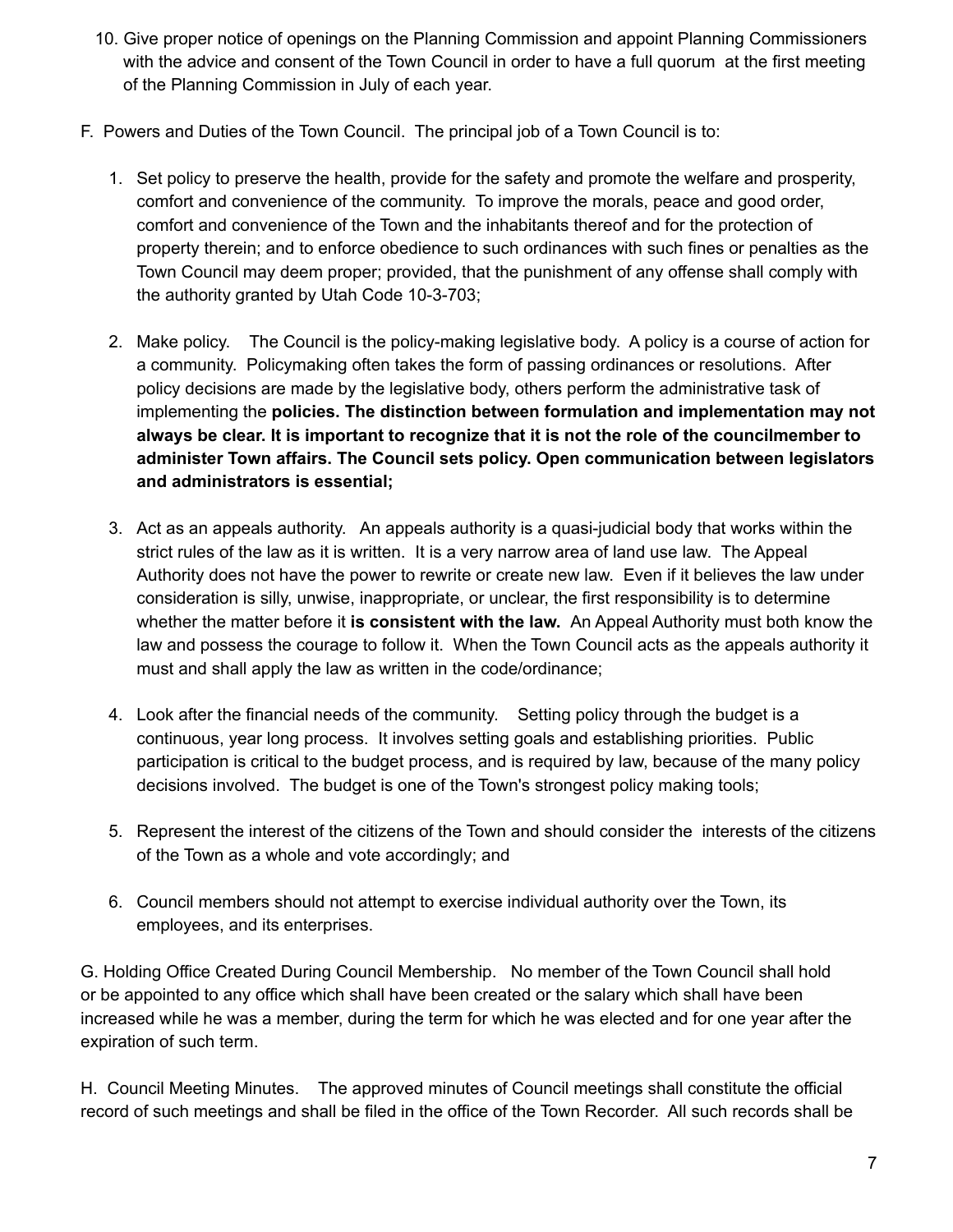available for public review and access in accordance with the State of Utah Government Records and Access Management Act ("GRAMA").

- I. Code of Conduct.
	- 1. During Town Council meetings, Town Council members shall assist in preserving order and decorum and shall, neither by conversation or otherwise, delay or interrupt the proceedings;
	- 2. A Town Council member desiring to speak shall address the chair and, upon recognition by the chair, shall confine the discussion to the question under debate, avoid discussion of personalities and indecorous language and refrain from personal attacks and verbal abuse, sidebar discussions, or political partisan rhetoric;
	- 3. Town Council members, once recognized, shall not be interrupted while speaking unless called to order by the chair, unless a point of order is raised by another member, or unless the speaker chooses to field questions from another member if recognized by the chair; and
	- 4. Town Council members shall confine their questions to the particular matters before the Council and in debate, shall confine their remarks to the issues before the Town Council.

J. Compensation. The compensation to be paid to each official of the Town shall be established by the Town Council by ordinance. (FF ORDINANCE NO. 082217)

K. Removal of the Mayor. The powers and duties of the Mayor are not inviolate or fixed. The Town Council, by ordinance, can take away or limit the duties of the Mayor and they can be given to either Council Members or hired professionals such as a town manager or administrator. Councils may not remove from the Mayor or delegate to another authority any of the Mayor's legislative or judicial powers or ceremonial functions, the Mayor's position as chair of the Council or any ex-officio position that the Mayor holds. Any ordinance that removes from or reinstates to the Mayor a power, duty, or function requires the affirmative vote of the Mayor and a majority of all other Council Members or all Council Members except the Mayor. Utah State Code  $10-3b-303(1)(c)$ ; $(2)$  and  $403(1)(c)$ ; $(2)$ .

L. Town Council Land Use Authority. See Title 10.5.20.

### **Section 1.1.120. Fairfield Town Planning Commission.**

See Title 10.5.30.

### **Section 1.1.130. Administrative Staff.**

- A. Code of Conduct for the Administrative Staff is as follows:
	- 1. Members of the administrative staff and employees of the Town shall observe the same rules, procedures and decorum applicable to members of the Town Council;
	- 2. The Mayor, or designee, is responsible for the orderly conduct and decorum of all Town employees;
	- 3. The Mayor shall take such disciplinary action as may be necessary against Town employees acting within their scope of employment to ensure that decorum is preserved at all times in Town Council Meetings; and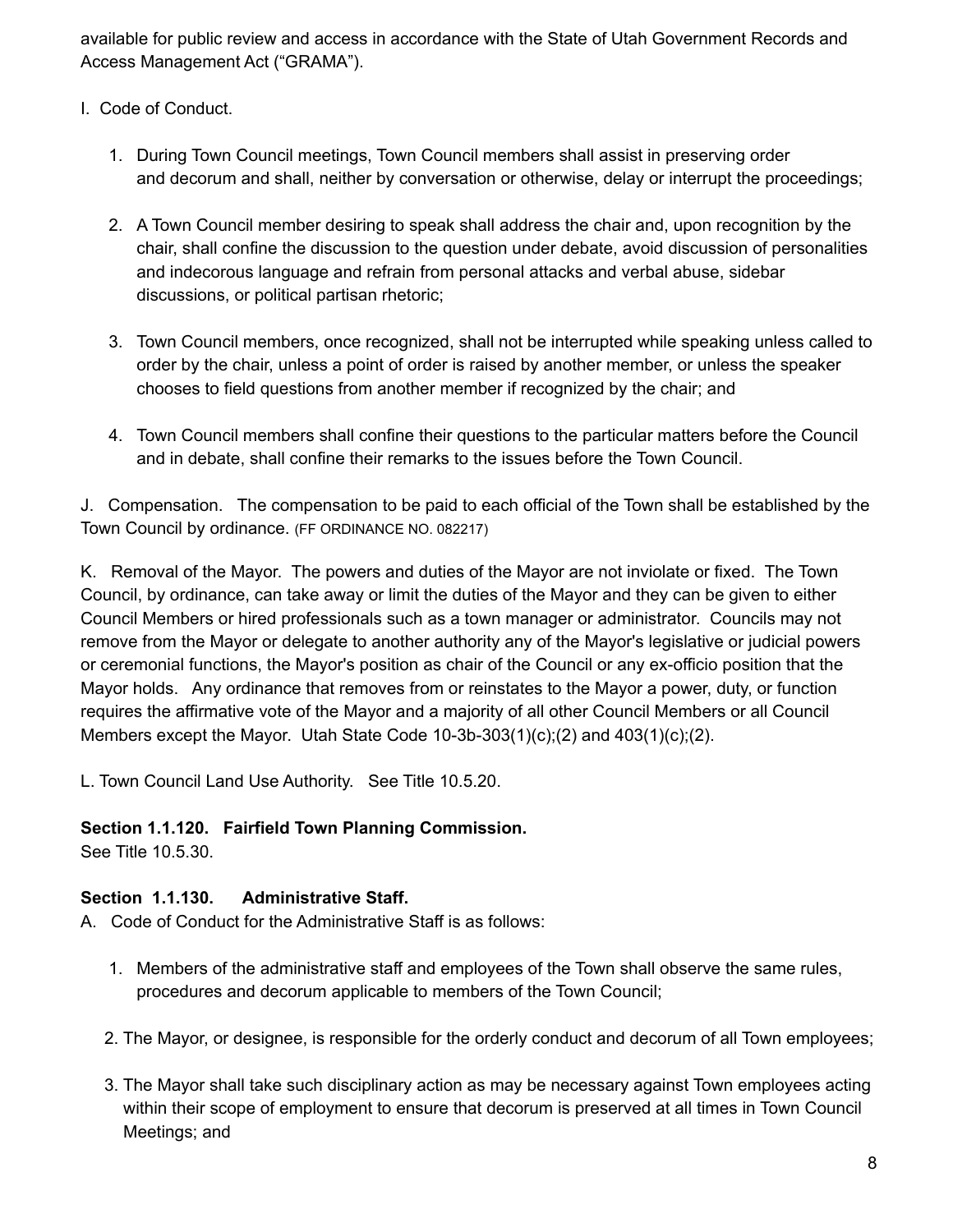- 4. All persons addressing the Town Council, including staff members and members of the public, shall be recognized by the chair and shall limit their remarks to the matter under discussion and, if applicable, to the time limit given by the chair.
- B. Town Recorder and Deputy Town Recorder.
	- 1. The Town Recorder shall be appointed by the Mayor and approved by the Town Council;
	- 2. The Town Recorder of the Town shall be the custodian of, and must keep safely, the Corporate Seal, records, plates, books, and papers belonging to the corporation of the Town; shall attend all meetings of the Town Council and record its proceedings; shall audit all claims presented to, and draw warrants on, the Town Treasurer for all appropriations made by the Town Council; shall annually assist with an independent audit of the records of the Town and keep such records showing the financial condition of the Town, including receipts and disbursements, debts due to and owing by the Town and to or from whom due; and shall perform such duties as may be assigned or requested by ordinance or order of the Town Council; and
	- 3. The Mayor may hire, at the discretion of the Town Council, a Deputy Recorder to work under the Town Recorder. Duties of the Deputy Town Recorder are to be assigned by the Mayor and/or Town Recorder/Clerk, as required.
- C. Town Treasurer.
	- 1. The Town Treasurer shall be appointed by the Mayor and approved by the Town Council. The Town Treasurer shall receive all funds belonging to the Town and shall disburse said funds only upon warrants signed by the Town Recorder; shall keep in suitable books a full account of all receipts and disbursements made by or to the Town, with the names of the persons paying or receiving such funds, and the object thereof; and shall give to each person paying money into the Town a receipt therefore, specifying the date of payment, and upon what account paid. The Town Treasurer shall perform such other duties as are or may be required by law or ordinance or order of the Town Council.
- D. Bond Requirements:
	- 1. Before taking the oath of office and entering on the duties of their respective office, the Town officials, as prescribed by Utah Code Annotated section 10-3-819, or as designated by the Town Council, shall each have a bond with good and sufficient securities, payable to the Town, conditioned for the faithful performance of the duties of their office and the payment of all monies received by such officers according to law and the ordinances of the Town, in such amounts as will be established by ordinance of the Town Council;
	- 2. Town Treasurer: The Town Treasurer's bond shall be superseded by any rules, regulation or directive of the State Money Management Council when such rule, regulation or directive is binding on the Town;
	- 3. The premium charged by any corporate surety for any bond required in this section shall be paid by the Town; and
	- 4. The bond required in this section may be a blanket bond.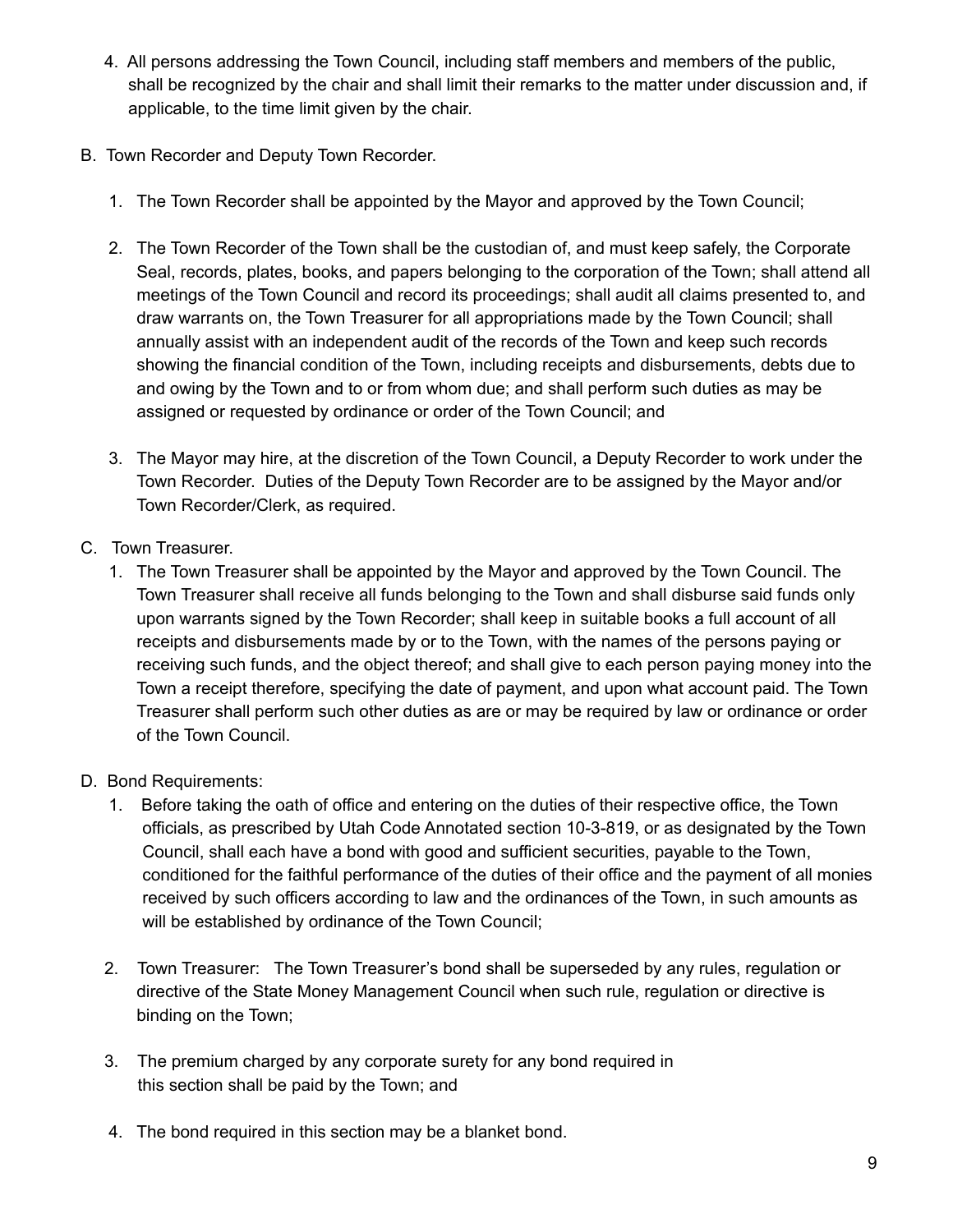E. Compensation. The compensation to be paid to each official of the Town shall be established by the Town Council by ordinance. (See FF Ordinance # 082217, Providing for the Compensation for Elected and Statutory Officers.)

F. Appointment of Other Officers. The Town Council may appoint such other officers as may be necessary for the order and well-being of the Town, define their duties, fix their term and compensation, and remove them from office without cause.

### **Section 1.1.140 Nepotism.**

A. Prohibited. No elected, appointed officer or other employees shall employ, appoint or vote for the appointment of his or her father, mother, husband, wife, son, daughter, sister, brother, uncle, aunt, nephew, niece, first cousin, mother-in-law, father-in-law, brother-in-law, sister-in-law, son-in-law or daughter-in-law in or to any position or employment, when the salary, wages, pay or compensation of such appointee is to be paid out of any public funds. It is unlawful for such appointee to accept or to retain such employment when his or her initial appointment thereto was made in contravention of the foregoing sentence by a person within the degrees of consanguinity or affinity therein specified having the direct power of employment or appointment to such position, or by a board or group of which such person is a member.

B. Exceptions. The provisions of this chapter shall not apply, among others, to the following employment situations:

- 1. Where the employee or appointee was appointed or employed by the Town prior to the time during which said related person assumed said public position therein;
- 2. Where the employee or appointee was or is eligible or qualified to be employed by a department or agency of the Town as the result of his or her compliance with civil service laws or regulations and merit system laws or regulations, or as the result of certification as to his qualification and fitness by a department, agency, or subdivision of the state or Town authorized to do so by law;
- 3. Where the employee or appointee was or is employed by the employing unit because he or she was or is the only person available, qualified, or eligible for the position.; or
- 4. Where the employee or appointee is unanimously approved by the Town Council.

### **Section 1.1.150 Chief of Police.**

Utah County Sheriff shall be the chief law enforcement officer of Fairfield Town.

### **Section 1.1.160 Fire Chief.**

Cedar Valley Fire Chief shall be the Fire chief of Fairfield Town

### **Section 1.1.170. Citizens and Visitors.**

A. Code of Conduct:

1. Citizens and other visitors attending any public meeting shall observe the same rules of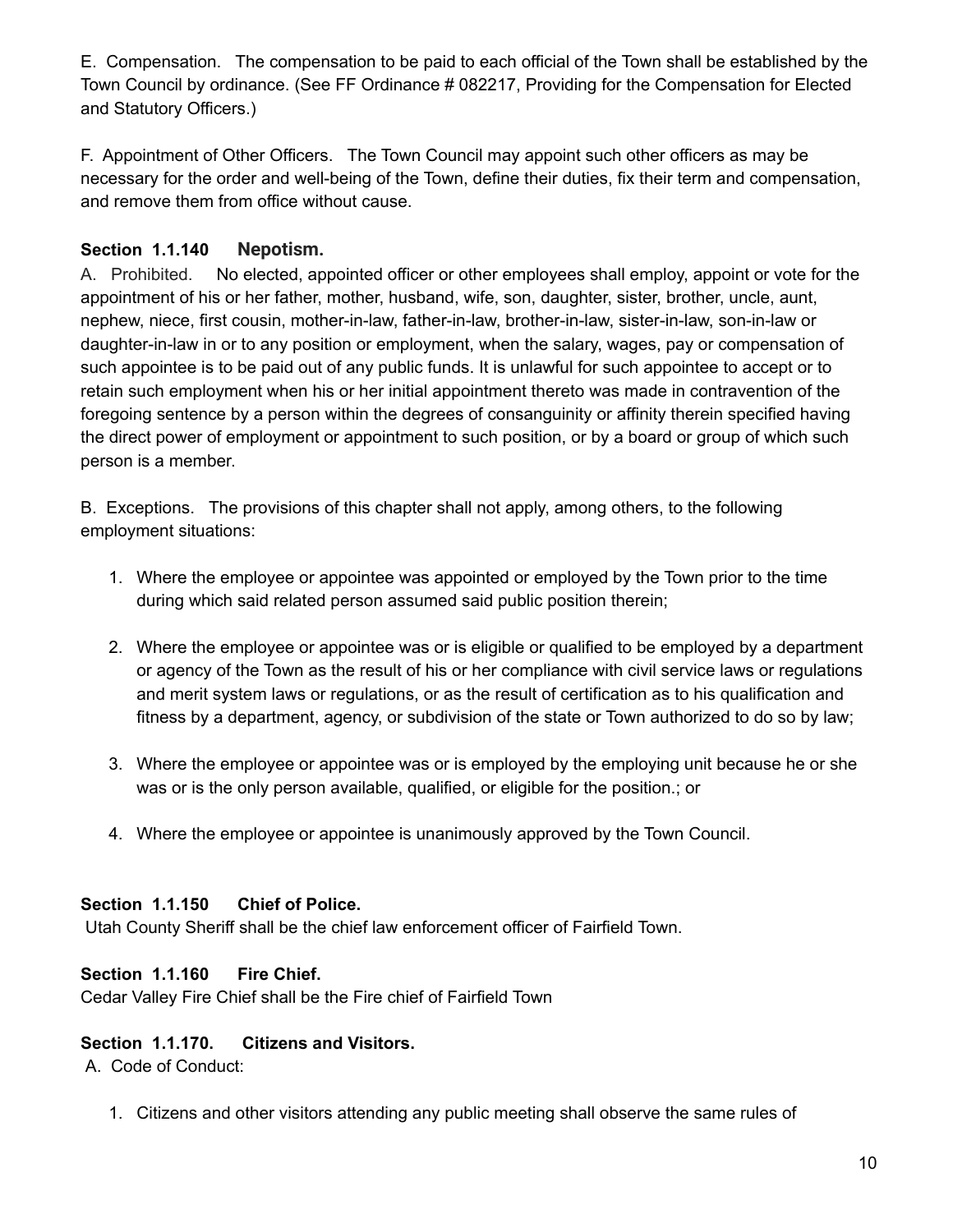propriety, decorum, and good conduct applicable to members of the Town Council and any commissions or boards that may be formed by them. Any person making personal, impertinent, profane, or slanderous remarks or who becomes boisterous while addressing any council, commission, or board while attending the public meeting shall be removed from the room if the deputy sheriff or his designee, is so directed by the chair, and the person shall be barred from further audience before the council, commission or board during that session. If the chair fails to act, any member of the council, commission or board may move to require enforcement of the rules, and the affirmative vote of a majority of the council, commission, or board shall require the chair to act. In addition to removal, violations of this rule may be subject to criminal penalties as described in Section 1.1.90 of this Chapter;

- 2. Unauthorized remarks from the audience, stamping of feet, whistles, yells, and similar demonstrations shall not be permitted by the chair, who may direct the law enforcement present, to remove offenders from the room. Aggravated cases shall be prosecuted on appropriate complaints signed by the chair. In case the chair shall fail to act, any member of the council, commission, or board may move to require enforcement of the rules, and the affirmative vote of the majority of the council, commission, or board shall require the chair to act. In addition to removal, violations of this rule may be subject to criminal penalties as described in this section;
- 3. No placards, banners, or signs will be permitted in the public meeting chamber or in any other room in which the public is meeting. However, exhibits, displays, and visual aids used in connection with presentations to the council, commission, or board are permitted. Those used for presentations on specific agenda items must be reviewed by staff in advance of the meeting; and
- 4. The Town appointed law enforcement officer, as a chief law enforcement officer, shall, when necessary, be present at council meetings unless excused by the Mayor, and shall act as sergeant at arms for the Town Council and shall furnish whatever assistance is needed to enforce the rules of the Town Council. see Section 1.1.150 of this Title.

### **Section 1.1.180. Conflict of Interest.**

A. Each public official who is a member of the Town Council, Planning Commission, or any other officially appointed and constituted public body of Fairfield Town shall disclose every conflict of interest of which the public official has knowledge prior to consideration of any action in any public meeting or hearing before such public body on a matter in which the official has a conflict of interest. For the purposes of this chapter, an official has a conflict of interest if the official knows or has reason to know that the official or a parent of the official or the official's spouse, sibling, child, or other member of the same household, agent, principal, client, employer or employee:

- 1. Is required to disclose a conflict of interest by the requirements of the Utah Municipal Officers and Employees Ethics Act; notwithstanding the provisions of said Act, however, the following definitions of a conflict also apply:
	- a. Has an ownership interest in a business having matters under proper consideration before the public body;
	- b. Has an ownership interest in property within Fairfield Town for which zoning, conditional use or development approvals are under consideration; or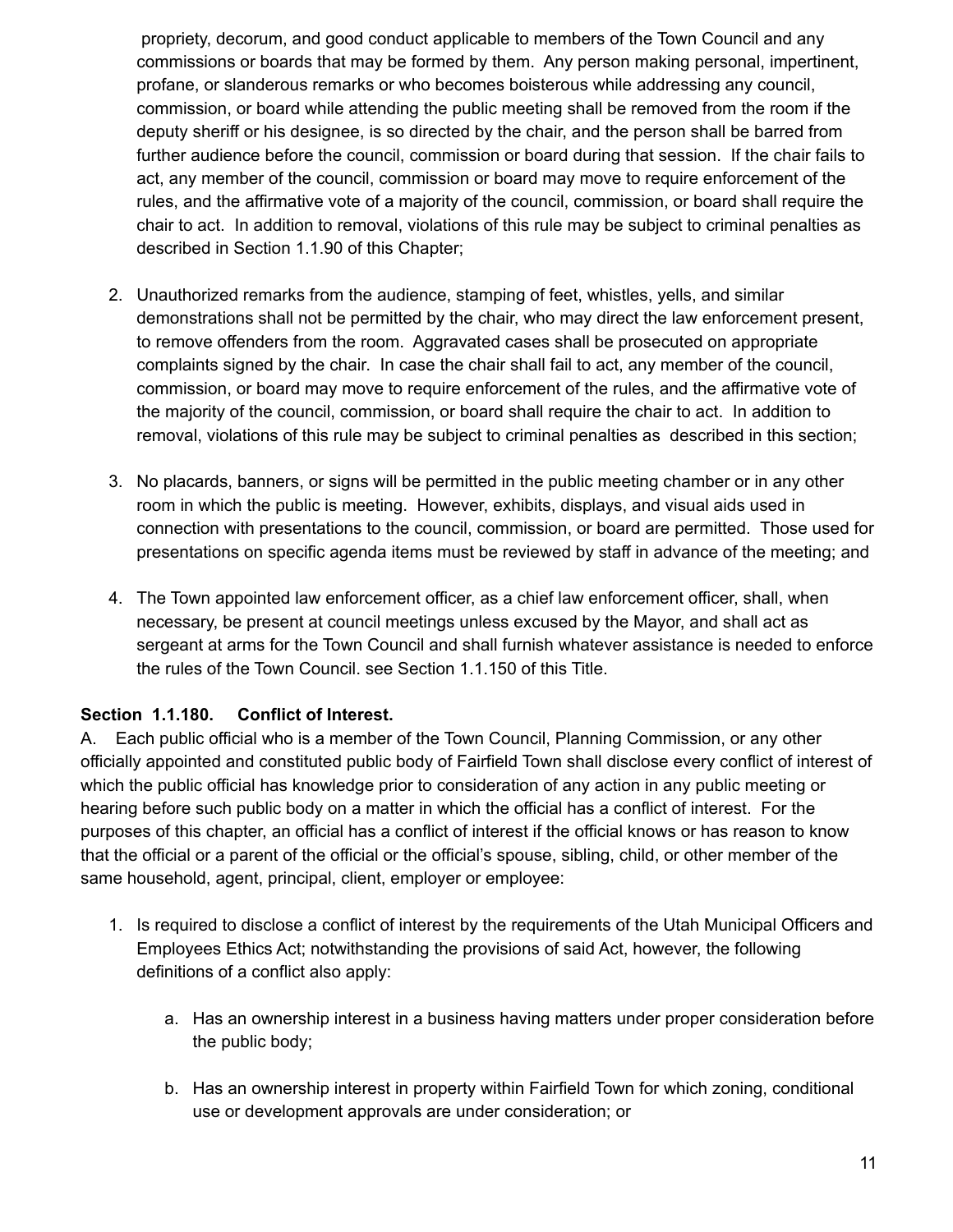- c. Represents as an agent, professional services contractor, or other advisor an individual organization with matters under consideration before the public body;
- 2. Has an ownership interest in a business or property that:
	- a. Has been issued a business license, has a place of business, or otherwise operated a business offering or providing goods, products, or services in Fairfield Town; or
	- b. Uses or developes property located within the Town limits of Fairfield (other than the officials' individual personal residence or property), and which:
		- i. Offers the same goods, products, or services; or
		- ii. Would use or develop property in a similar way as a business or property which has matters under proper consideration before the public body or any Town Committee that reviews applications, issues, recommendations, or grants approvals.
- 3. Has an ownership interest in property other than that of a primary residence, that might enjoy:
	- a. Direct and immediate financial benefit or suffer direct economic harm by zoning, conditional use; or
	- b. Development approvals of land before the public body, but which is not owned by the official; or
- 4. Has an agreement with a party seeking approval that would financially benefit the public official if such approval was granted.

B. Disclosure Deadline - Conduct at Public Meetings - Influencing Other Officials. Each official with a conflict of interest as defined in subsection A of this section shall disclose such conflict in the meeting prior to consideration of the matter presenting the conflict. Officials with a conflict of interest shall not speak or vote in that portion of the public meeting considering the matter presenting the conflict, or Chair that portion of the meeting as a town official, but may speak as a member of the public on the matter under consideration. Exceptions may be made to this requirement if a majority of the remaining members of the body determine that adequate consideration of the matter requires responses from the officials or appointed staff.

C. Attendance at Meetings of Other Public Bodies. A public official with a conflict of interest as defined above may attend meetings of other public bodies of which he or she is not a member and at which the matter creating the conflict is considered. Such an official may speak on the matter under consideration only after first declaring a conflict of interest and explaining the nature of the conflict.

D. Abstention from Voting. A member of the Town Council, Planning Commission or other public body of Fairfield Town who is required by subsection A of this section to disclose a conflict of interest shall abstain from voting on the matter for which such conflict exists. If the member insists on voting, his or her vote will be recorded in the minutes as an abstention. In determining whether a vote is tied or a matter is adopted, the abstention vote shall be treated as if the member were absent from the meeting.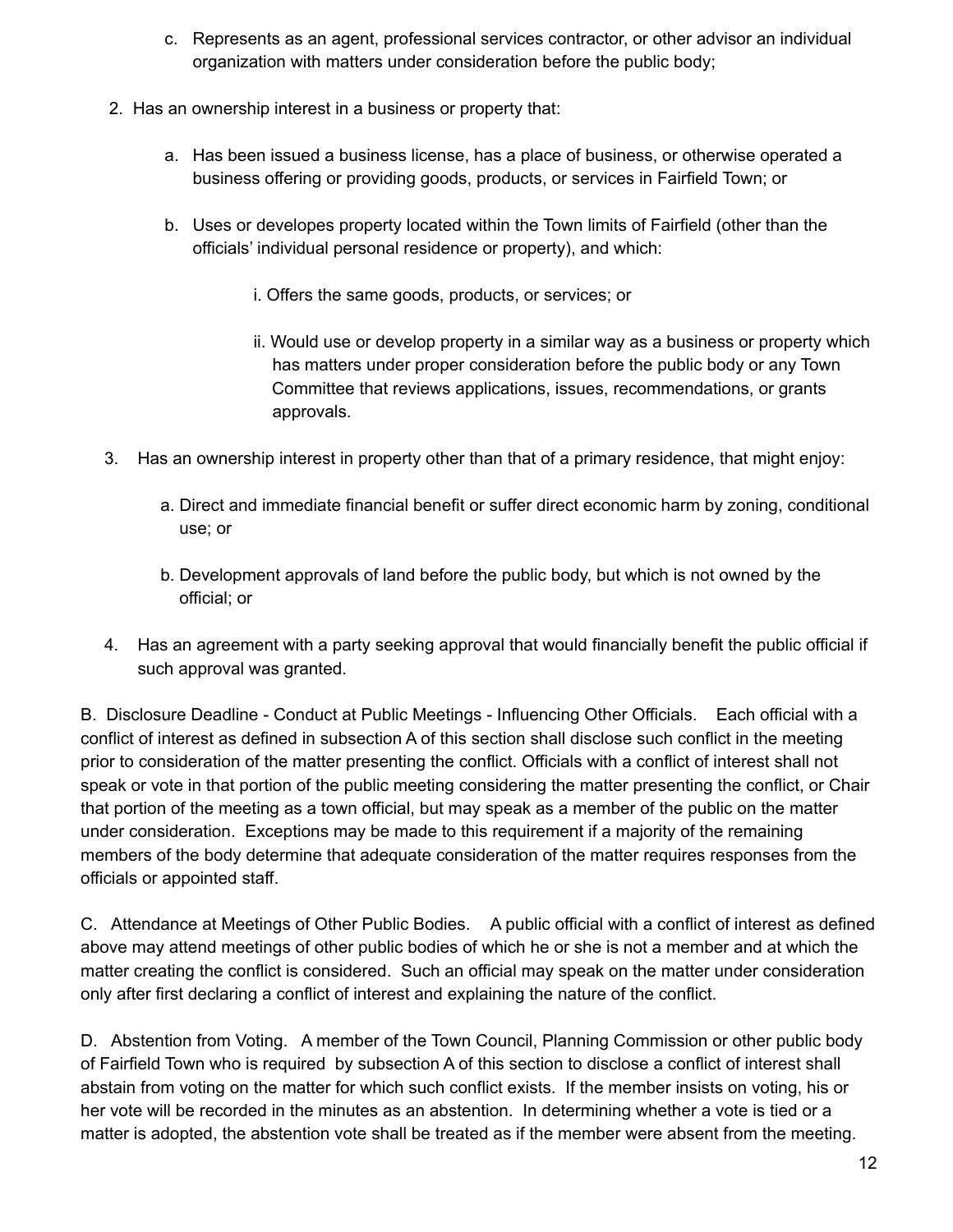E. Suspension of Rules of Procedure. These rules of procedure may be suspended by the Town Council or Planning Commission only upon a vote in which at least four (4) council members or four (4) commission members assent to such suspension.

F. Violation-Penalty. Each official who shall fail to disclose a potential conflict which is known or of which the official should know as defined in subsection A of this section shall be quilty of an offense in accordance with Section 10-2-1310, Utah Code Annotated 1953. Such violations may also result in removal from office or other disciplinary action in accordance with Section 10-3-1311, Utah Code Annotated 1953, or other action as defined in Section 10-3-1312, Utah Code Annotated 1953.

### **Section 1.1.190. Government Records Access and Management.**

A. Adoption of State Standards. Except as otherwise provided in this chapter, the Town does hereby adopt all relevant provisions of the government records access and management act, Utah Code Annotated section 63G.-2-101 et seq., as the same may be amended from time to time. Town records shall be classified and managed pursuant to the standards set out in the act.

B. Fees. The Town shall establish by resolution reasonable fees for the cost of duplicating requested records. see Fairfield Town Fee Schedule.

C. Retention. Retention of Town records shall be in accordance with the Government Records Access and Management Act; however, the Town reserves the right to maintain any or all of its records beyond the time limits set out in the state retention schedule.

D. Appeals. Appeals shall be made pursuant to the requirements and time limits set out in the government records and access management act, except that appeals must be made to the town council, which shall constitute the "appeals board" referred to in the act.

### **Section 1.1.200. Reporting Fraud and Abuse.**

A. Complaints should be submitted in writing. Complainants should also submit any evidence that supports the complaint at this time. Essential information includes specifics on 'who, what, where, when' as well as any other details that may be important such as information on other witnesses, documents, and pertinent evidence. Due to limited resources, our office is unable to accept complaints that are not specific in nature or that are not well supported by credible evidence. Submit complaints via the following methods:

1. Email [recorder@fairfieldtown.org](mailto:recourder@fairfieldtown.org) Or [mayor@fairfieldtown.org](mailto:mayor@fairfieldtown.org)

2. US Mail: Fairfield Town, Box 271, Fairfield Utah 84013.

### **Section 1.1.210. Travel.**

A. Employees are responsible for seeking advance authorization for travel requests through their supervisory system, providing documentation of travel-related expenses and activities, and being familiar with the travel procedures prior to travel.

B. Employees will be reimbursed for in-state travel only when such travel has been approved in advance by the Department Manager. All out of state travel must be approved in advance by the Mayor of Fairfield. Evidence of advance approval must be included with the Travel Expense Reimbursement Form.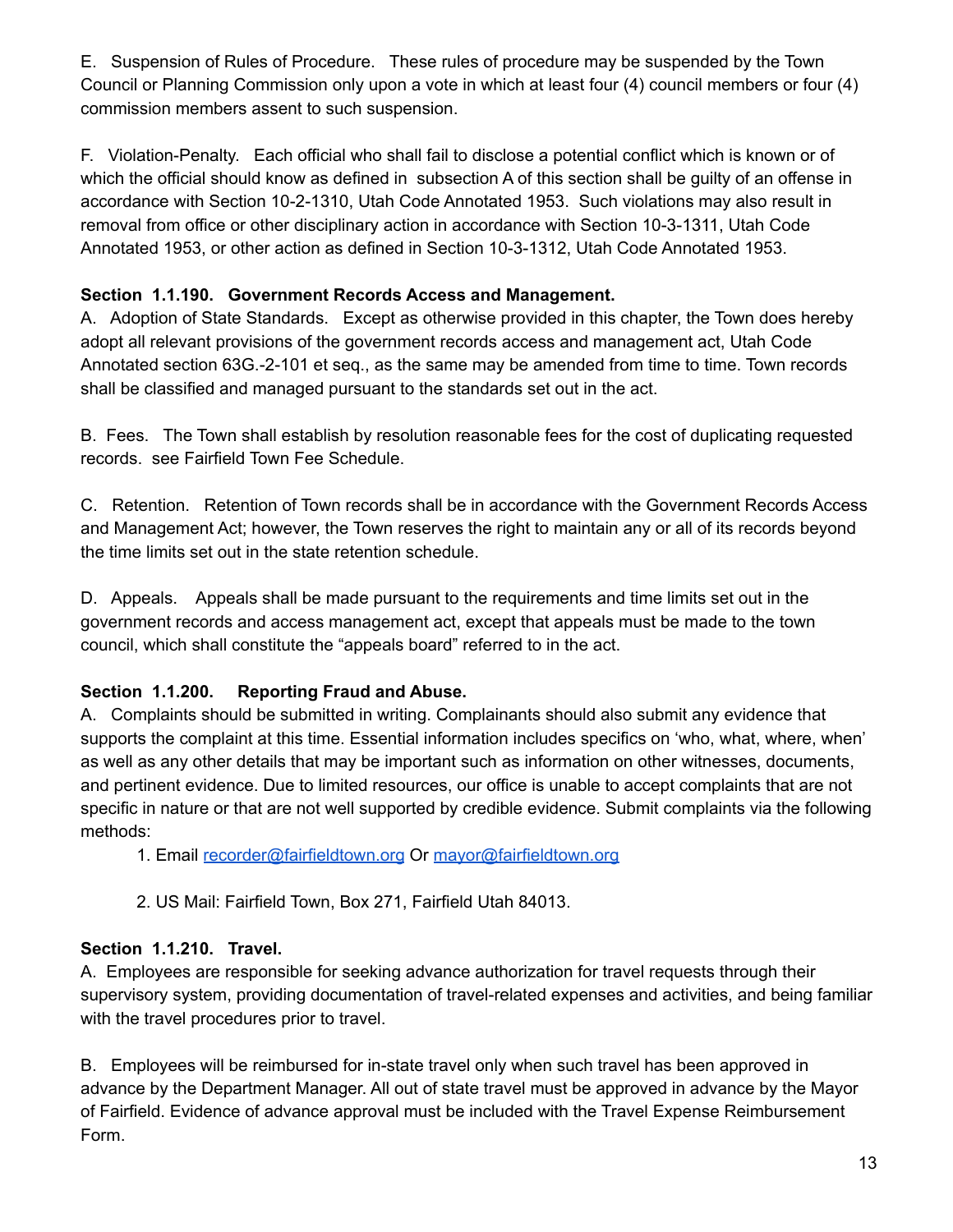C. Employees traveling together shall fill out and submit vouchers separately, being careful not to overlap claims.

D. Employees must sign all vouchers.

E. All expenses must be business related.

F. Original or copies of receipts shall be attached to all vouchers. All receipts shall be itemized and dated. In addition, names of the persons who are included in the bill shall be listed on the back of the receipt to avoid multiple reimbursements for the same expense.

G. The Department Manager and Mayor's signature must be on the voucher seeking reimbursement.

H. Employees shall identify the reason for the travel as part of the voucher description.

I. Business associates, vendors, or family members accompanying an employee traveling for business purposes are not eligible for travel reimbursement costs.

J. Vouchers must be submitted within 30 days of the event and/or travel for which reimbursement is sought.

### **Section 1.1.220. Personal Use of Entity Assets.**

A. Personal Use of Town Resources (Funds, Property, Labor, Services and Equipment). Employees may not use Town resources, such as funds, property, labor, services, tools, and equipment, for their own personal use or for the private advantage of any other person, unless:

- 1. The use of resources is available to the public on the same terms;
- 2. The use is an acceptable de minimis or incidental use as outlined below; or,
- 3. The use is specifically allowed under specific sections of this code or Town policy manual such as employee wellness benefit, incidental use of computer and electronic systems, or incidental use of Town vehicles.

B. Acceptable De Minimus or Incidental Use. There are limited circumstances where de minimis and incidental use of some Town property, tools, or equipment during the course of a work day may occur and may be reasonable. "Incidental use" is intended to mean that the use is so infrequent and incurs so little cost that tracking it would be unreasonable. For example, an employee may use a Town telephone to make a local phone call, an employee may make a personal note on a piece of paper or use tape to hang up a family photo, or the employee may stop at a store to purchase a drink or deposit a check in a Town vehicle while on break. Such de minimis or incidental use is generally acceptable provided that the use:

- 1. Complies with other sections of this manual and other policies and procedures;
- 2. Does not disrupt, distract, or interfere with Town business activities;
- 3. Does not involve solicitation;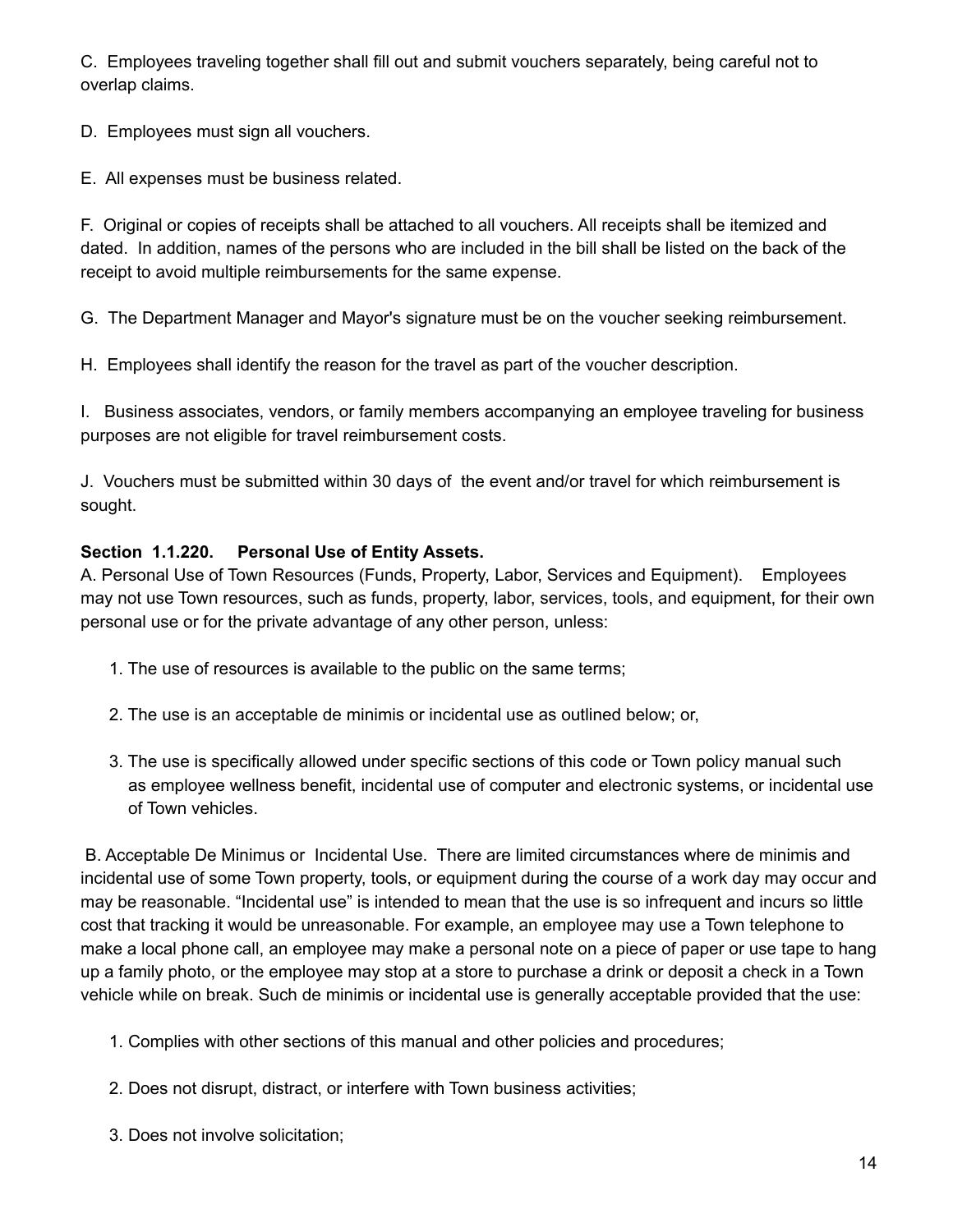- 4. Does not support, operate, manage, or promote a for-profit business endeavor. Any Town employee with a second job or private business must conduct it on their own time, using their own equipment and supplies, and away from the workplace;
- 5. Does not involve illegal activity; and
- 6. Does not have the potential to harm, bring discredit to, or be adversarial to the Town or public confidence in our responsible use of Town resources.

### **Section 1.1.230. Security.**

A. File Cabinet Security.

- 1. File cabinets shall remain locked at all times that the Recorder or Deputy Recorder, Financial Officer or mayor is not present.
- 2. Only the Town Recorder, Deputy Recorder, Financial Officer and Mayor will have access to the file cabinets.
- B. Computer Security.
	- 1. All information traveling over Fairfield Town computer networks that has not been specifically identified as the property of other parties will be treated as though it is a Fairfield Town asset. It is the policy of Fairfield Town to prohibit unauthorized access, disclosure, duplication, modification, diversion, destruction, loss, misuse, or theft of this information. In addition, it is the policy of Fairfield Town to protect information belonging to third parties that have been entrusted to Fairfield Town in a manner consistent with its sensitivity and in accordance with all applicable agreements.
	- 2. The Mayor or Mayor's appointee is responsible for establishing, maintaining, implementing, administering, and interpreting organization-wide information systems security policies.
	- 3. The computer and communications system privileges of all users, systems, and independently operating programs such as agents, must be restricted based on the need to know. This means that privileges must not be extended unless a legitimate academic/business-oriented need for such privileges exists.
	- 4. Users are responsible for complying with this and all other Fairfield Town policies defining computer and network security measures. Users also are responsible for bringing all known information security vulnerabilities and violations that they notice to the attention of the Information Technology Department or in the absence of such a department, to the Mayor and/or Town Council.
	- 5. Passwords. Fairfield Town has an obligation to effectively protect intellectual property and personal and financial information. Using passwords that are difficult to guess is a key step toward effectively fulfilling that obligation.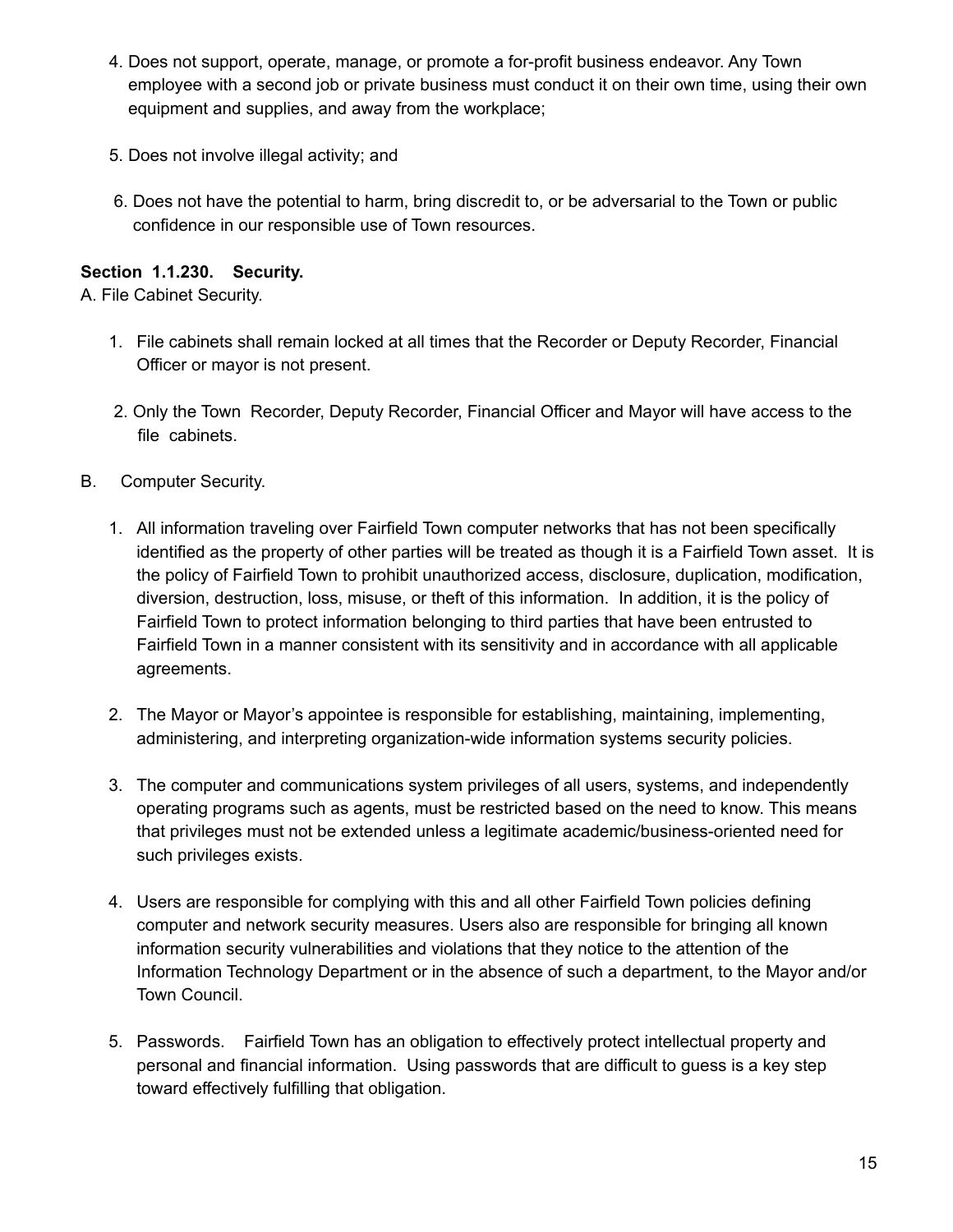- a. Any password used to access information stored and/or maintained by Fairfield Town must be at least eight (8) characters long, contain at least one uppercase letter and one number or special character;
- b. Passwords will expire annually every 365 days. When a password expires or a change is required, users should create a new password that is not identical to the last three passwords previously employed;
- c. Passwords stored electronically may not be stored in readable form where unauthorized persons might discover them;
- d. Passwords may not be written down and left in a place where unauthorized persons might discover them;
- e. Passwords may never be shared or revealed to anyone other than the authorized user or in some cases users;
- f. If a password is suspected of being disclosed or known to have been disclosed to anyone other than authorized users, it should be changed immediately; and
- g. Anytime an authorized user is changed or replaced a new password must be set.

C. Portable Computers. Employees in the possession of portable, laptop, notebook, handheld, tablet and other transportable computers containing confidential information must not leave these computers unattended at any time unless the information is stored in encrypted form. If a device is lost or stolen the responsible party must:

- 1. Report all lost or stolen devices to the Mayor immediately; and
- 2. Change all passwords immediately.

D. Violations. Fairfield Town network users who willingly and deliberately violate this policy will be subject to disciplinary action up to and including termination or legal action.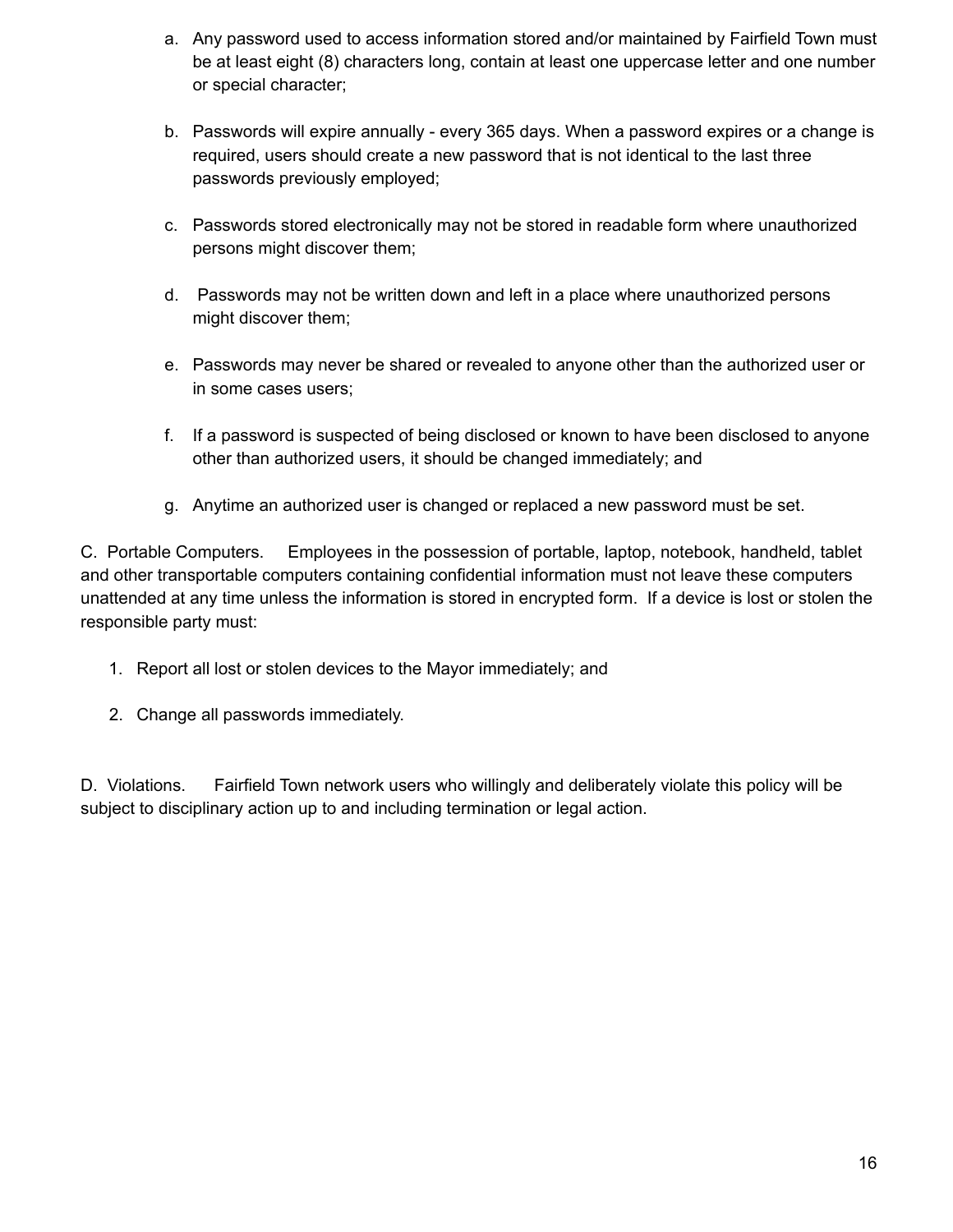**Title 1. Administration.**

# **Chapter 3 Meetings Regulations.**

| Section 1.3.10. | Regular Meetings.    |
|-----------------|----------------------|
| Section 1.3.20. | Definitions.         |
| Section 1.3.30. | Emergency Meetings.  |
| Section 1.3.40. | Open Meetings.       |
| Section 1.3.50. | Electronic Meetings. |
| Section 1.3.60. | Quorum.              |
| Section 1.3.70. | Voting.              |
| Section 1.3.80. | Order of Business.   |

#### **Section 1.3.10. Regular Meetings.**

The governing body shall conduct one regular meeting a month.

#### **Section 1.3.20. Definitions.**

See Title 12, Definitions.

#### **Section 1.3.30. Emergency Meetings.**

A. Emergency meetings shall only be called in an emergency where normal noticing may be detrimental to the Town. The requirements for holding an emergency meeting are as follows:

- 1. If at any time the business of the Town requires an emergency meeting of the Town Council, such meeting may be ordered by the Mayor or any two (2) members of the Town Council;
- 2. The order shall be entered in the minutes of the Town Council;
- 3. The order shall abide by the open public meetings act for the noticing of the emergency meeting;
- 4. Notice thereof shall be served by the Town Recorder on each member who did not sign the order by delivering the notice personally or by leaving it at the members' usual place of abode, or by electronic means (texting or email);
- 5. The personal appearance by a council member at a special meeting of the Council constitutes a waiver of the notice required under this subsection; and
- 6. The written notice required in this subsection (4) shall state the time and place the emergency meeting is to be held and the purpose for which the emergency meeting is being called.

#### **Section 1.3.40. Open Meetings.**

Every meeting is open to the public, unless closed pursuant to Utah Code 52.4.201, 52.4.205 and 52.4.206.

#### **Section 1.3.50. Electronic Meetings.**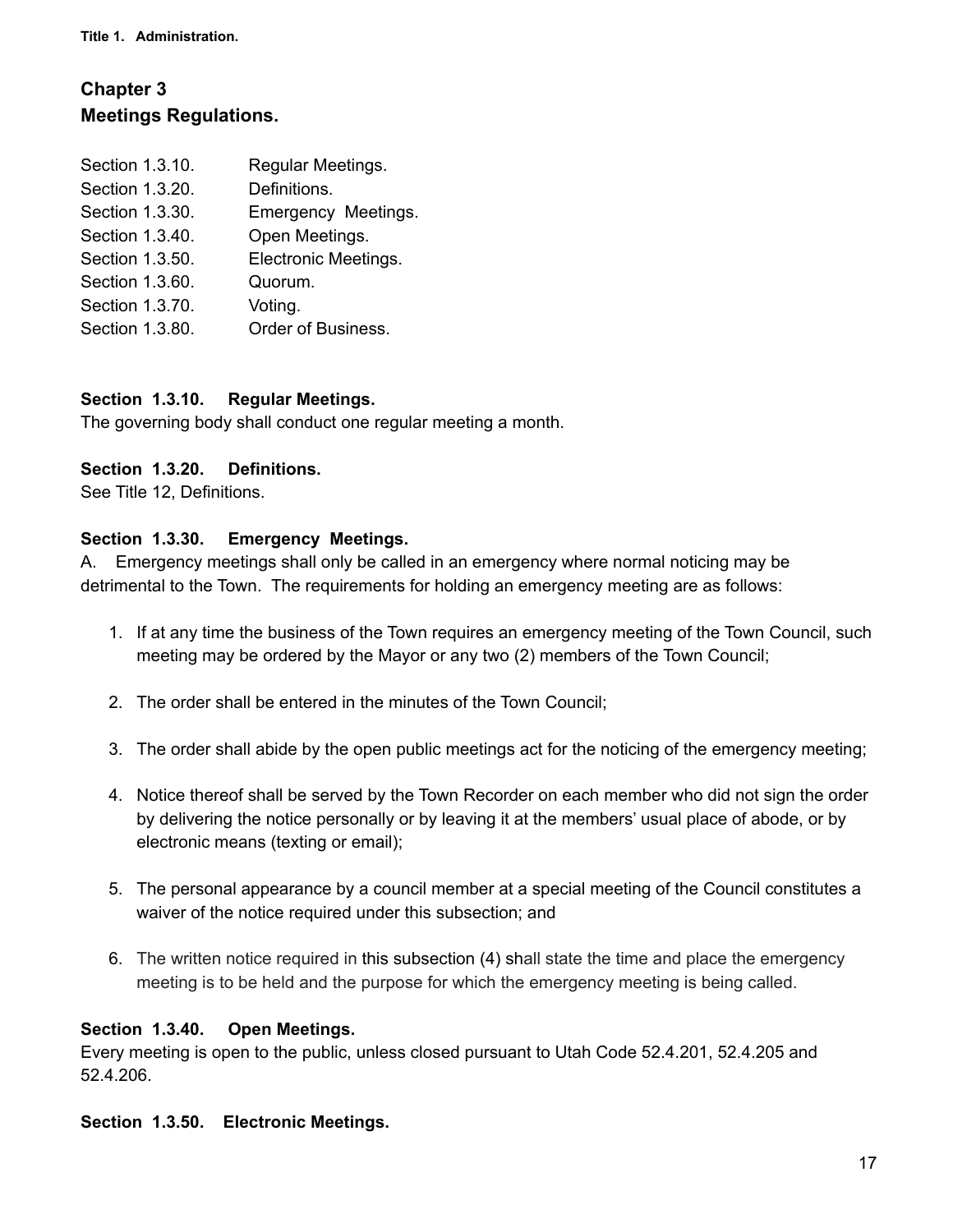A. Procedures Established. The Town of Fairfield is empowered under the provisions of Utah Code 52-4-207 to establish and implement procedures for the conduct of electronic meetings.

B. Public Interest. The Town Council believes it is in the public interest to conduct telephonic or electronic conference meetings from time to time to assure all members of all public bodies organized by the Town Council and including the members of Town Council, have an opportunity to participate in their respective meetings regardless of the physical location of the individual members of their respective councils, commissions, boards or committees.

C. Participation in Electronic Meetings. A public body may convene electronic meetings when necessary. Unless otherwise indicated on the meeting agenda, public body members may participate in all meetings electronically. It shall be the responsibility of each body member to contact the meeting administrator prior to the meeting to assure that facilities are set up for the meeting to participate electronically.

D. Quorum Must Be Present. No electronic meeting shall be convened unless a quorum of the public body is able to participate either in person or electronically in the meeting.

E. Meeting Administrator. Each electronic meeting shall be convened by the meeting administrator by announcing the parties present at the meeting and by making available to members of the public at the anchor location an amplified speaker or video monitor enabling members of the public to hear the comments of public body members and the conduct of the meeting.

F. Maximum Number of Members to Participate. No more than three (3) members of the public body may participate in the meeting by electronic means at one time. There must always be at least two (2) public body members at the anchor location unless a written determination is made by the chair of the public body that determines an anchor location presents a substantial risk to the health and safety of those who may be present at an anchor location as described in Utah state Code [52-4-207](https://le.utah.gov/xcode/Title52/Chapter4/52-4-S207.html?v=C52-4-S207_2020062520200625)

G. Disconnect of Electronic Participant(s). Upon determining that a sufficient number of the public body is present for the meeting to be convened and members of the public can adequately hear the comments of all members, the person conducting the meeting shall formally convene the meeting and take a roll call of those participating. If a Council member is disconnected during the meeting, it shall be within the discretion of the Mayor, Councilman or Chairman to determine whether to continue the meeting without the person or wait until they can be reconnected.The person conducting the meeting may also move agenda items to provide time to try to reconnect provided there is still a quorum connected or otherwise.

H. Minutes. In all respects, electronic or telephonic meetings shall be conducted, recorded and minutes shall be kept as required by law for all other open and public meetings or for all other record keeping purposes of the Town.

I. Catastrophic Events. In the case of a catastrophic event such as an earthquake, pandemic, etc., where it is necessary to hold a meeting, but not feasible to assemble in one place, electronic meetings may be held as per Utah State mandate.

### **Section 1.3.60. Quorum.**

A. The number of members of the Town Council necessary to constitute a quorum is three (3) or more.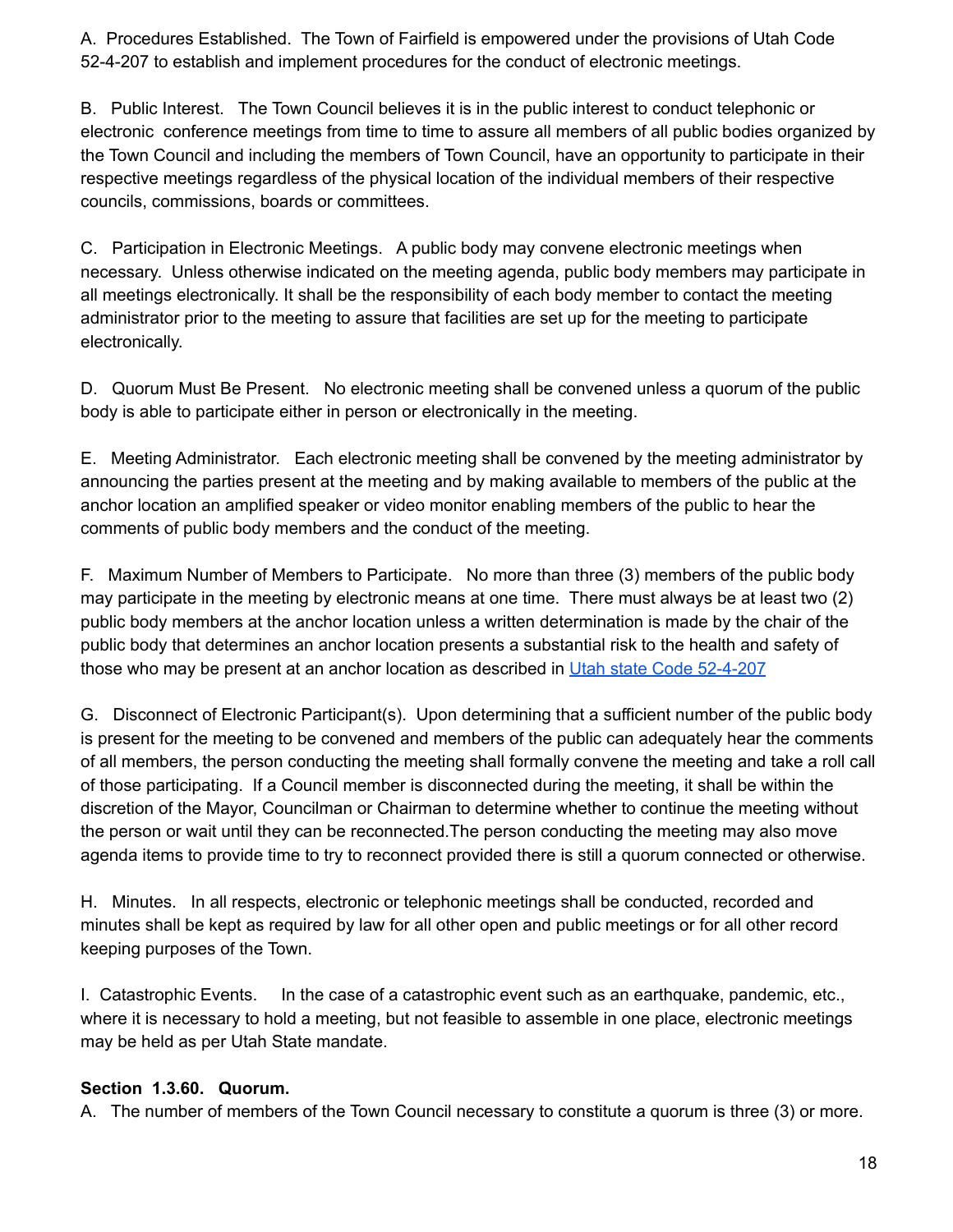B. No action of the Town Council shall be official or of any effect, except when a quorum of the members are present. Fewer than a quorum may adjourn from time to time.

### **Section 1.3.70. Voting.**

A. A roll call vote shall be taken and recorded for all ordinances, resolutions and any action which would create a liability against the Town and in any other case at the request of any member of the Town Council with a "yes" or a "No" vote. Every resolution or ordinance/code shall be in writing before the vote is taken.

B. The minimum number of votes required to pass any ordinance, resolution or to take any action by the Town Council, unless otherwise prescribed by law, shall be a majority of the members of the quorum, but shall never be less than three (3), regardless of absence or vacancy. Any ordinance, resolution or motion of the council having fewer favorable votes than required in this section is defeated and invalid. Ut. Code 10-3-507(1)(2a)

C. A majority of the members of the Town Council, regardless of number, may fill any vacancy in the Town Council if:

- 1. A vacancy exists in one or more council seats, a majority of the council members presently occupying council seats, regardless of number, may vote to fill the vacancy as provided pursuant to section 20A-1-510 of the Ut. Code. (Ut. Code 10-30507(3)
- 2. More than three (3) council seats need to be filled, the remaining council members will select replacements until quorum requirements can be met to fill the remaining seats.

D. Any action taken by the Town Council shall not be reconsidered or rescinded at any special meeting unless the number of members of the Town Council present at the special meeting is equal to or greater than the number of members present at the meeting when the action was approved.

### **Section 1.3.80. Order of Business.**

A. The Town Recorder shall keep a record of the proceedings of the meetings of the Town Council, except that minutes of a closed meeting shall not be available to the public until such time as the Town Council shall make them public or by an order of the court.

B. Except as otherwise specifically required or provided by law, this code, or by resolution of the Town Council, the most current edition of Robert's Rules of Order shall govern the procedure and conduct of the meetings of the Town Council.

C. At the time and place set for each meeting of the members of the Town Council, the business of the Town shall be taken for consideration and disposition by following the items, in order, on the agenda, unless otherwise provided by motion of the Town Council.

D. The Town Council may, by motion, change, amend or delete any agenda item provided for in this subsection.

E. The Mayor shall be responsible for the content and the order of the agenda.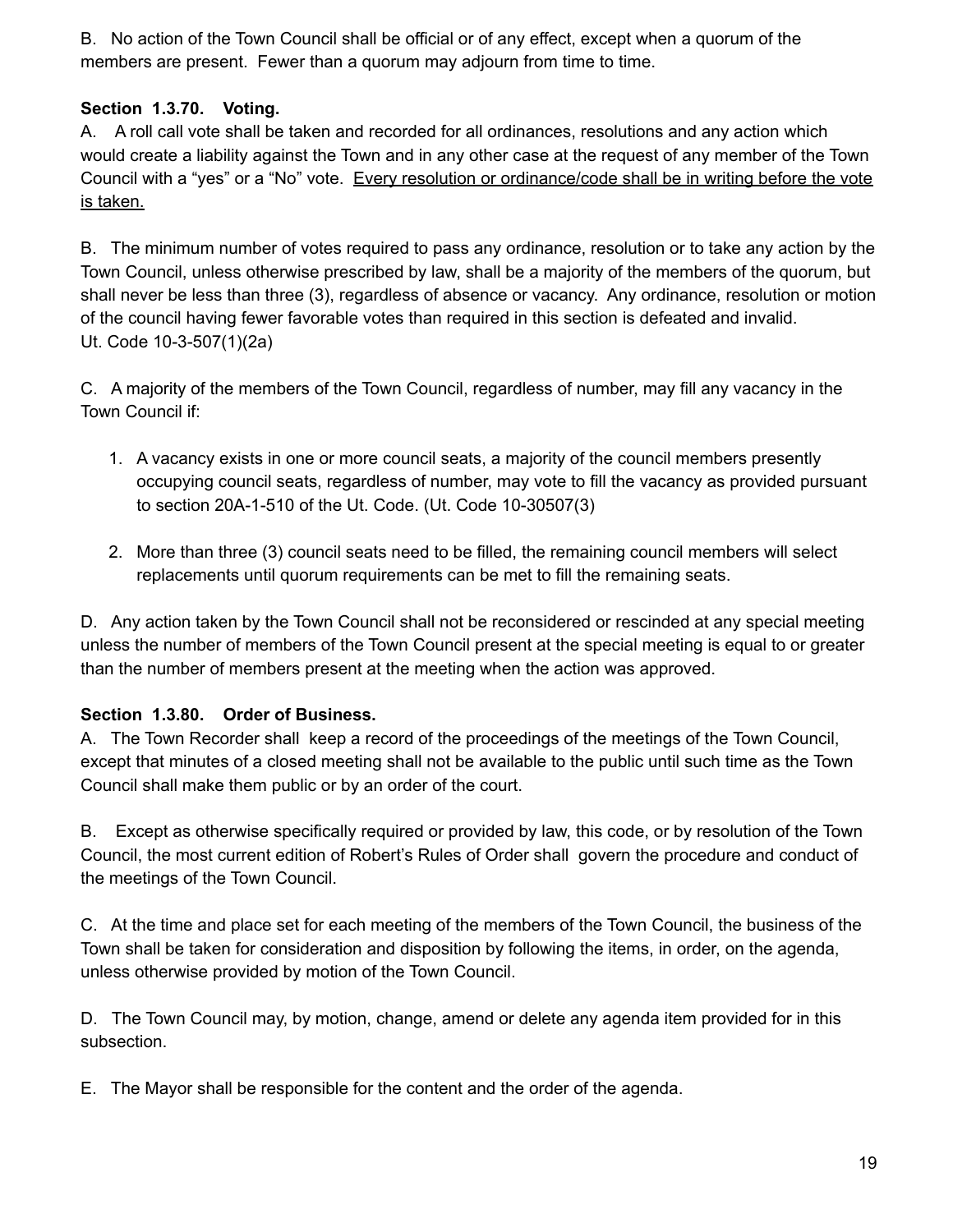F. Any Town Councilmember may add an item to the agenda with the approval of the Mayor or an additional Councilmember.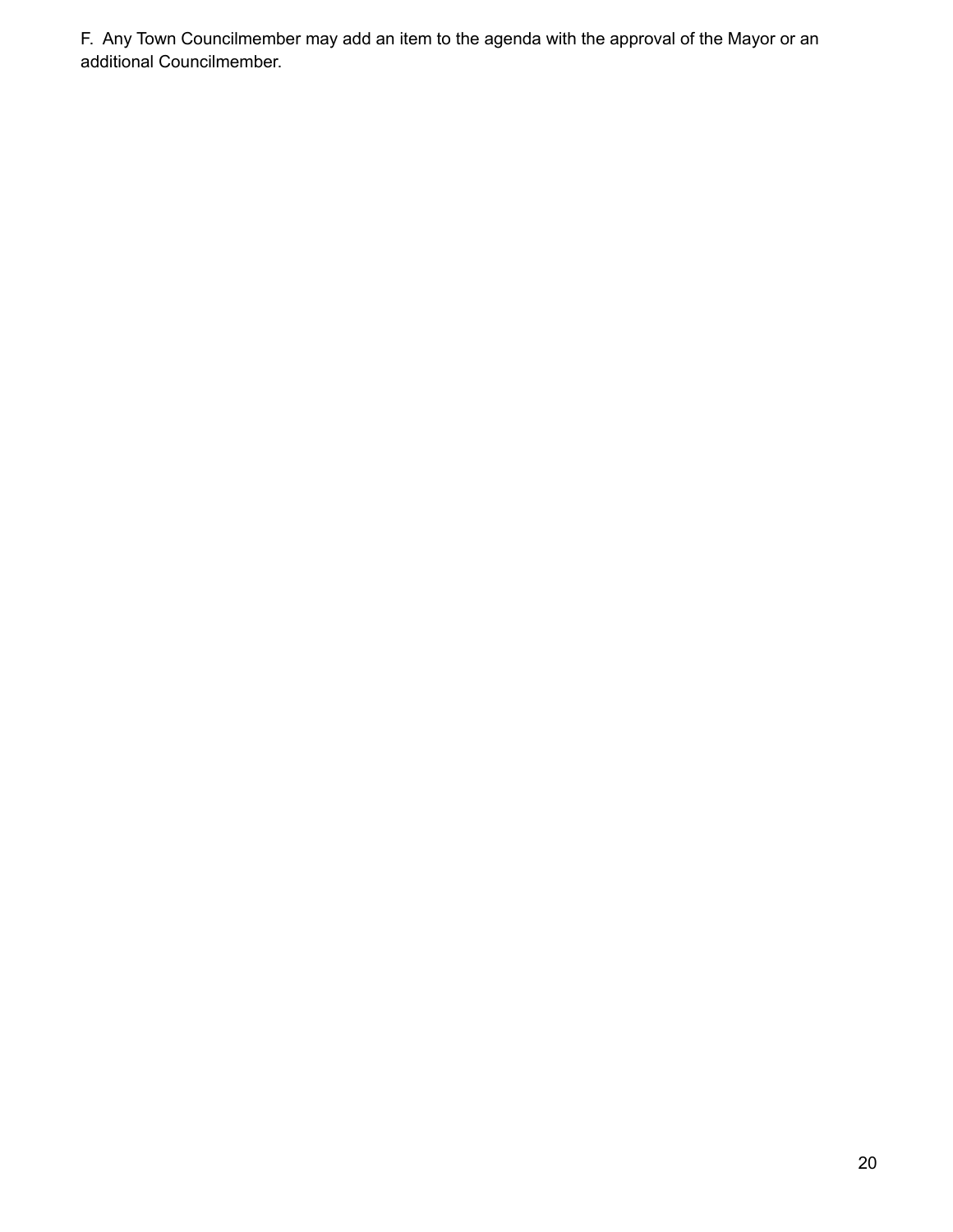# **Chapter 5 Takings.**

| Section 1.5.10. | Policy Considerations. |
|-----------------|------------------------|
| Section 1.5.20. | Definitions.           |
| Section 1.5.30. | Guidelines Advisory.   |
| Section 1.5.40. | Review of Decision.    |
| Section 1.5.50. | Review of Guidelines.  |
| Section 1.5.60. | Results of Review.     |
|                 |                        |

### **Section 1.5.10. Policy Considerations.**

A. There is an underlying policy in the Town, strongly favoring the careful consideration of matters involving constitutional taking claims, in fairness to the owner of private property bringing the claim, and in view of the uncertainty and expense involved in defending lawsuits alleging such issues. At the same time, the legitimate role of government in lawfully regulating real property must be preserved and the public right to require the dedication or exaction of property consistent with the constitution. Consistent with this policy, it is desired that a procedure be established for the review of actions that may involve the issue of a constitutional taking. These provisions are to assist governments in considering decisions that may involve constitutional takings.

B. It is intended that a procedure for such a review be provided, as well as guidelines for such consideration. This chapter is further intended and shall be construed to objectively and fairly review claims by citizens that a specific government action should require payment of just compensation, yet preserve the ability of the Town to lawfully regulate real property and fulfill its other duties and functions.

C. Actions by the Town involving the physical taking or exaction of private real property is not a "constitutional taking" if the physical taking or exaction:

- 1. Bears an essential nexus to a legitimate governmental interest; and
- 2. Is roughly proportionate and reasonably related, on an individualized property basis, both in nature and extent, to the impact of the proposed development on the legitimate government interest.

### **Section 1.5.20 Definitions.**

See Title 12, Definitions.

### **Section 1.5.30. Guidelines Advisory.**

The guidelines adopted and decisions rendered pursuant to the provisions of this chapter are advisory and shall not be construed to expand or limit the scope of the Town liability for a constitutional taking. The review in body or person shall not be required to make a determination under this chapter, except pursuant to Section 1.5.40 of this Chapter.

### **Section 1.5.40. Review of Decision.**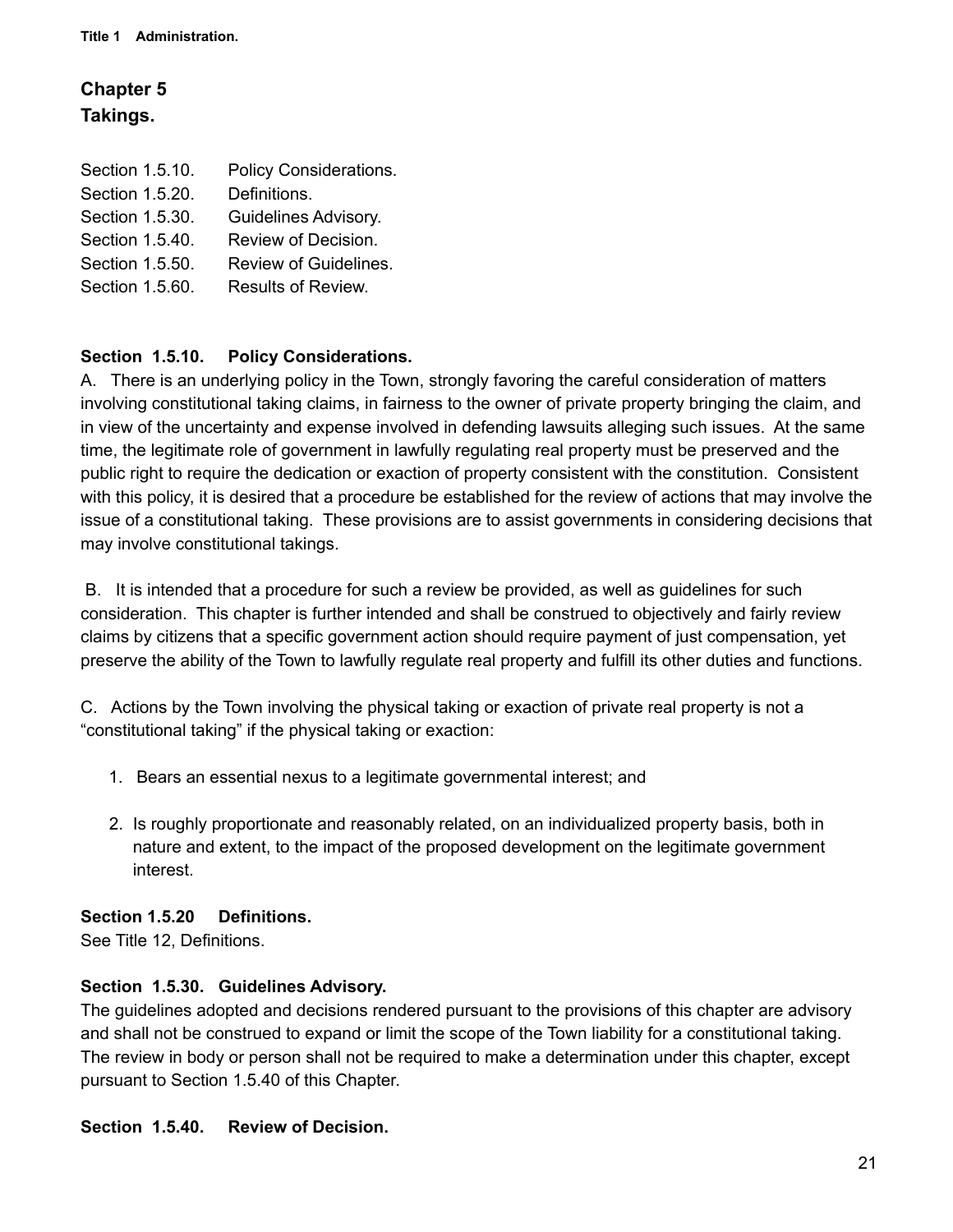A. Any owner of private real property who claims there has been a constitutional taking of their private real property shall request a review of a final decision of any officer, employee, board, commission or council. The following are specific procedures established for such a review:

- 1. The person requesting a review must have obtained a final and authoritative determination, internally, within the Town, relative to the decision from which they are requesting review;
- 2. Within thirty (30) days from the date of the final decision that gave rise to the concern that a constitutional taking has occurred, the person requesting the review shall file in writing, in the office of the Town Recorder, a request for review of that decision. A copy shall be filed with the Town attorney;
- 3. The Town Council, or an individual or body designated by the Town Council, shall immediately set a time to review the decision that gave rise to the constitutional takings claim; and
- 4. In addition to the written request for review, the applicant must submit, prior to the date of the review, the following:
	- a. Name of the applicant requesting review;
	- b. Name and business address of current owner of the property, form of ownership, whether sole proprietorship, for profit or not for profit corporation, partnership, joint venture or other and, if owned by a corporation, partnership or joint venture, and address of all principal shareholder or partners;
	- c. A detailed description of the grounds for the claim that there has been a constitutional taking;
	- d. A detailed description of the property taken;
	- e. Evidence and documentation as to the value of the property taken, including the date and cost and the date the property was acquired. This should include any evidence of the value of the same property before and after the alleged constitutional taking, the name of the party from whom purchased, including the relationship, if any, between the person requesting a review and the party from whom the property was acquired;
	- f. Nature of the protectable interest claimed to be affected, such as, but not limited to, fee simple ownership, leasehold interest;
	- g. Terms (including sale price) of any previous purchase or sale of a full or partial interest in the property in the three (3) years prior to the date of application;
	- h. All appraisals of the property prepared for any purpose including financing, offering for sale, or ad valorem taxation, within the three (3) years prior to the date of application;
	- i. The assessed value of and ad valorem taxes on the property for the previous three (3) years;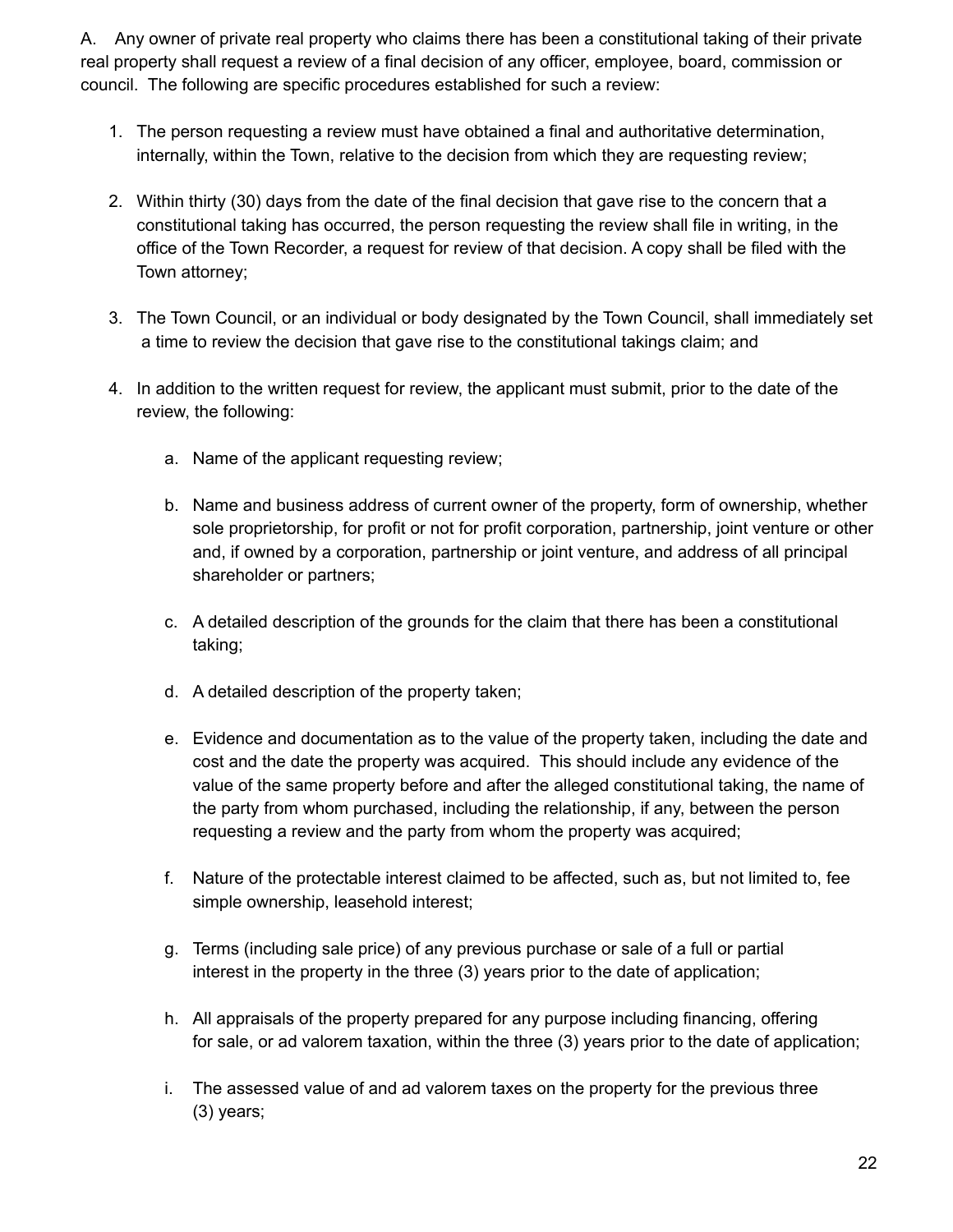- j. All information concerning current mortgages or other loans secured by the property, including name of the mortgagee or lender, current interest rate, remaining loan balance and term of the loan and other significant provisions, including, but t limited to, right of purchasers to assume the loan;
- k. All listings of the property for sale or rent, price asked and offers received, if any, within the previous three (3) years;
- l. All studies commissioned by the petitioner or agents of the petitioner within the previous three (3) years concerning feasibility of development or utilization of the property; For income producing property, itemized income and expense statements from the property for the previous three (3) years;
- m. Information from a title policy or other source showing all recorded liens or encumbrances affecting the property; and
- n. The Town Council or their designee may request additional information reasonably necessary, in their opinion, to arrive at a conclusion concerning whether there has been a constitutional taking.
- 5. An application shall not be deemed to be "complete" or "submitted" until the reviewing body/official certifies to the applicant that all the materials and information required above have been received by the Town. The reviewing body/official shall promptly notify the applicant of any incomplete application;
- 6. The Town Council or an individual or body designated by them, shall hear all the evidence related to and submitted by the applicant, Town or any other interested party;
- 7. A final decision on the review shall be rendered within fourteen (14) days from the date the completed application for review has been received by the Town Recorder. The decision of Town Council regarding the results of the review shall be given in writing to the applicant and the officer, employee, body, commission or council that rendered the final decision that gave rise to the constitutional takings claim; and
- 8. If the Town Council fails to hear and decide the review within fourteen (14) days, the decision appealed from shall be presumed to be approved.

### **Section 1.5.50. Review of Guidelines.**

A. The Town Council shall review the facts and information presented by the applicant to determine whether or not the action by the Town constitutes a constitutional taking, as defined in this chapter. In doing so, they shall consider:

- 1. Whether the physical taking or exaction of the private real property bears an essential nexus to a legitimate governmental interest;
- 2. Whether a legitimate governmental interest exists for the action taken by the Town; and
- 3. Is the property and exaction taken, roughly proportionate and reasonably related, on an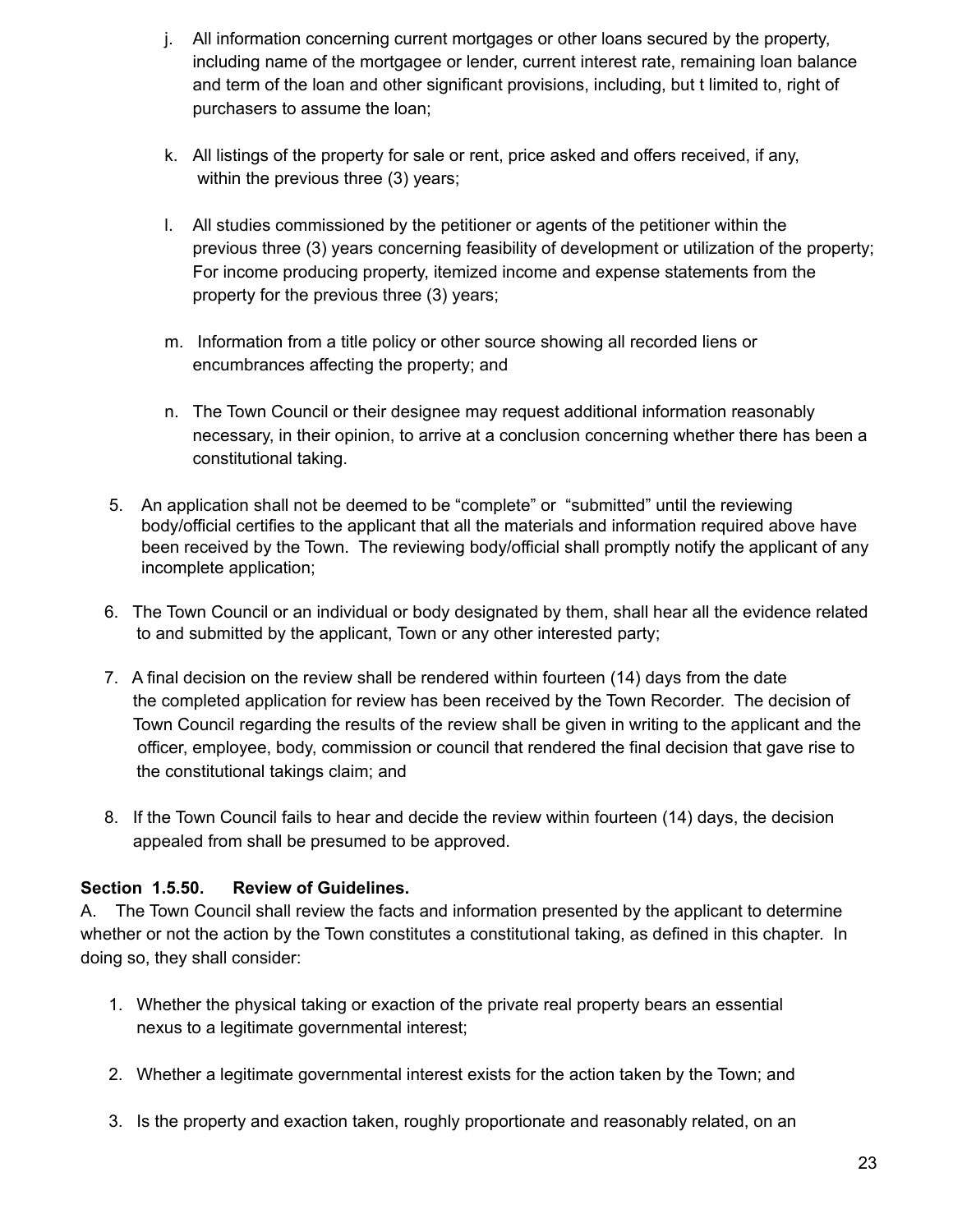individual property basis, both in nature and extent, to the impact caused by the activities that are the subject of the decision being reviewed.

### **Section 1.5.60 Results of Review.**

After completing the review, the reviewing person/body shall make a determination regarding the above issues and where determined to be necessary and appropriate, shall make a recommendation to the Town Council that made the decision that gave rise to the constitutional takings claim.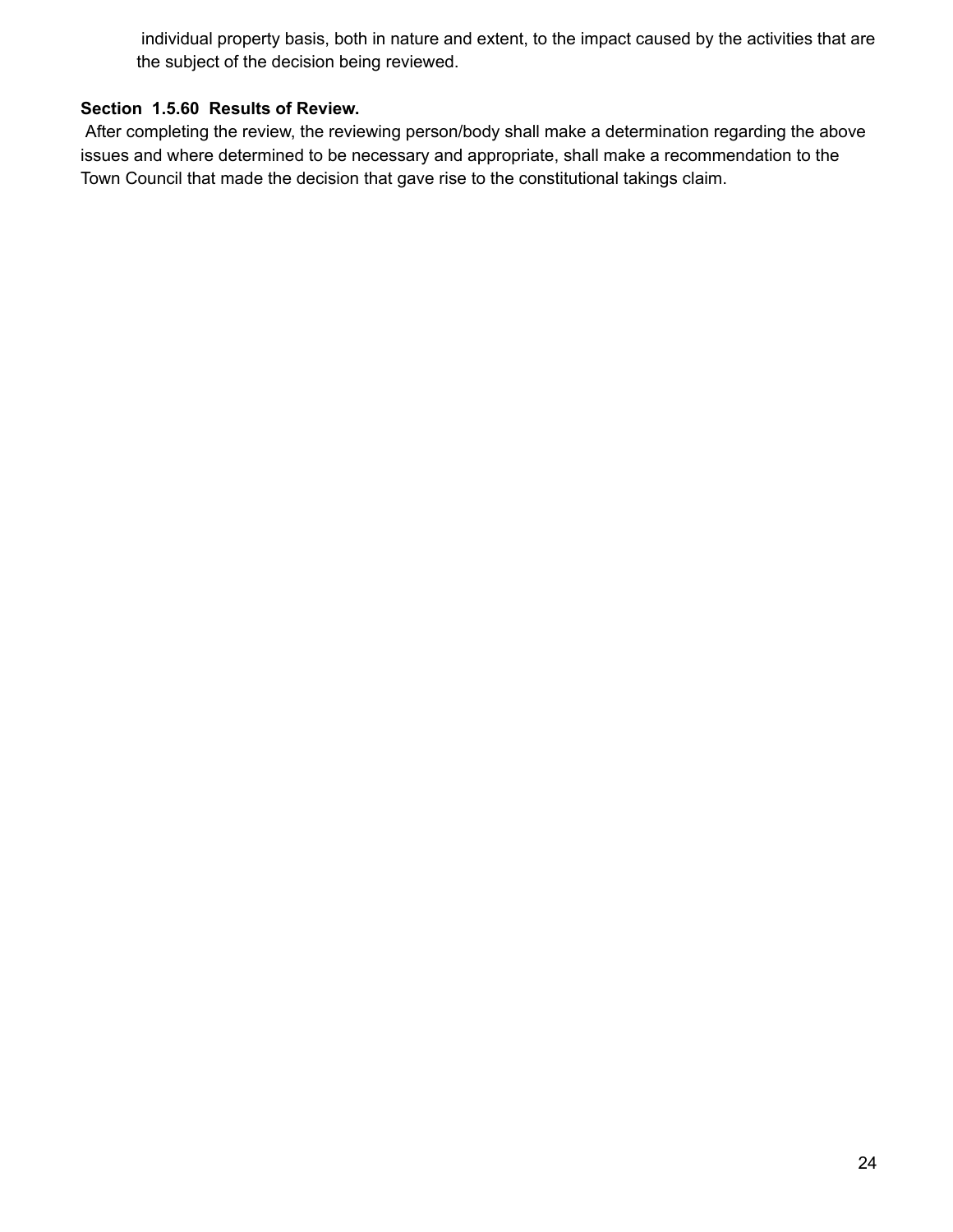**Title 1. Administration.**

## **Chapter 7. Construction of Code, Ordinances and Resolutions.**

- Section 1.7.10. Form of Ordinance and Code.
- Section 1.7.20. Requirements as to Form.
- Section 1.7.30 Resolutions.

#### **Section 1.7.10. Form of Ordinance and Code and Resolutions.**

A. Any ordinance passed by the Town Council shall contain and be in substantially the following order and form:

- 1. Title, Section, Name and Ordinance Number:
	- a. Title refers to the category the ordinance falls under such as Land Use (#10), ect.;
	- b. Section refers to the section where the ordinance is found within the Title;
	- c. Name indicates the nature of the subject matter of the ordinance (such as FF Soil Ordinance); and
	- d. Ordinance number shall be the date the ordinance was passed and shall be written in the following order: month, day and 4 digit year.
- 2. Document Change line showing all changes and revisions of said ordinance and the date the changes or revisions were made;
- 3. The body or subject of the ordinance;
- 4. When applicable, a statement indicating the penalty for violation of the ordinance or a reference that the punishment is covered by an ordinance which prescribes the fines and terms of imprisonment for the violation of the Town ordinance; or, the penalty may establish a classification of penalties and refer to such ordinance in which the penalty for such violation it establishes;
- 5. A statement indicating the effective date of the ordinance or the date when the ordinance shall become effective after publication or posting as required by this section;
- 6. A line for the signature of the mayor or mayor pro tem to sign the ordinance;
- 7. A line for each council person to sign and mark how they voted; and
- 8. A line for the signature of the Town Recorder to attest to the ordinance and affix the seal of the Town.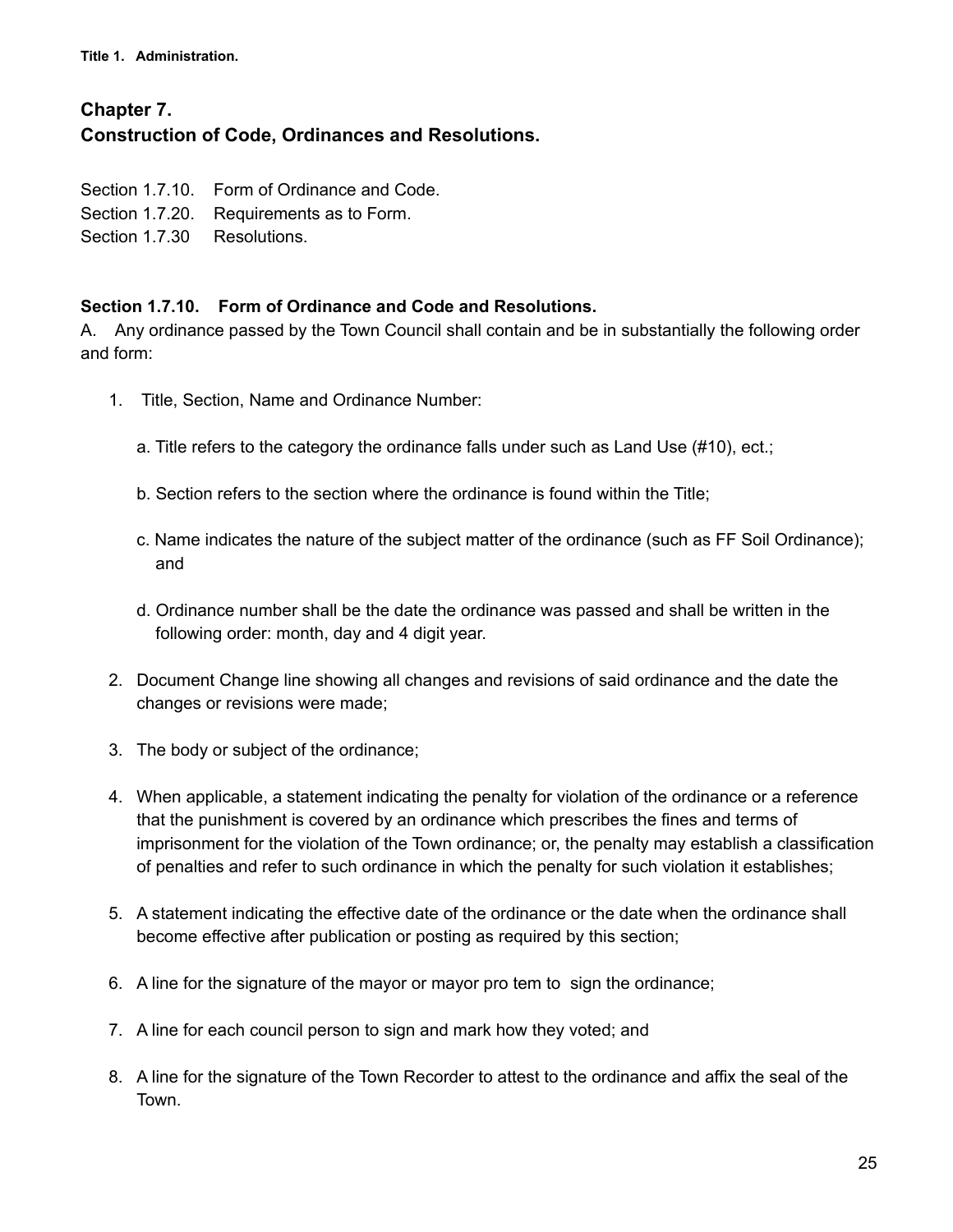B. Code Structure. Any code passed by the Town Council shall contain and be in substantially the following order and form:

- 1. This code maintains a structure by subject matter using a period-separated numbering system identifying the title, chapter, and section (for example: 1.1.10.). This complete set of numbers is designed to aid in searching the book, and to assist in subsequent codification as new legislation is added:
	- a. The first number in the sequence (**1**.1.10) designates the Title level. Title refers to the category the code falls under such as Land Use (Title 10), ect.;
	- b. The second series of numbers (1**.1**.10) designates the chapter level. The chapter indicates the nature of the subject matter of the ordinance (such as Building Requirements); and
	- c. The last series (1.1.**10.**) designates the section level.
- 2. Document Change line showing all changes and revisions of said code and the date the changes or revisions were made:
	- a. Example 1.1.140. Fire Chief. Cedar Valley Fire Chief shall be the Fire Chief of Fairfield Town. (Document Changes - HISTORY *Revised by Ord. 2018-03*)
- 3. Vacant Titles,Chapters and Sections:
	- a. Chapters have been numbered using odd numbers to leave room for future expansion;
	- b. Sections have been numbered in multiples of ten (10) to leave room for future expansion; and
	- c. Wherein sequential numbers are missing, they are designed as such for future internal expansion. Titles and sections marked as "(Reserved)", allow for future expansion when/if the need arises.

### **Section 1.7.20. Requirements as to Form.**

A. Ordinances/Code passed or enacted by the Town Council shall be signed by the Mayor, or if absent, signed by the Mayor pro tempore, by the Town Council members present and attested by the Town Recorder. Ordinances are required to be signed in order to be enforced.

B. Ordinances shall become effective upon final passage by the Town Council. Ordinances may become effective at a later date if so provided in the ordinance.

C. Ordinances which do not have an effective date shall become effective twenty (20) days after publication or posting, or thirty (30) days after final passage by the Town Council, whichever is sooner.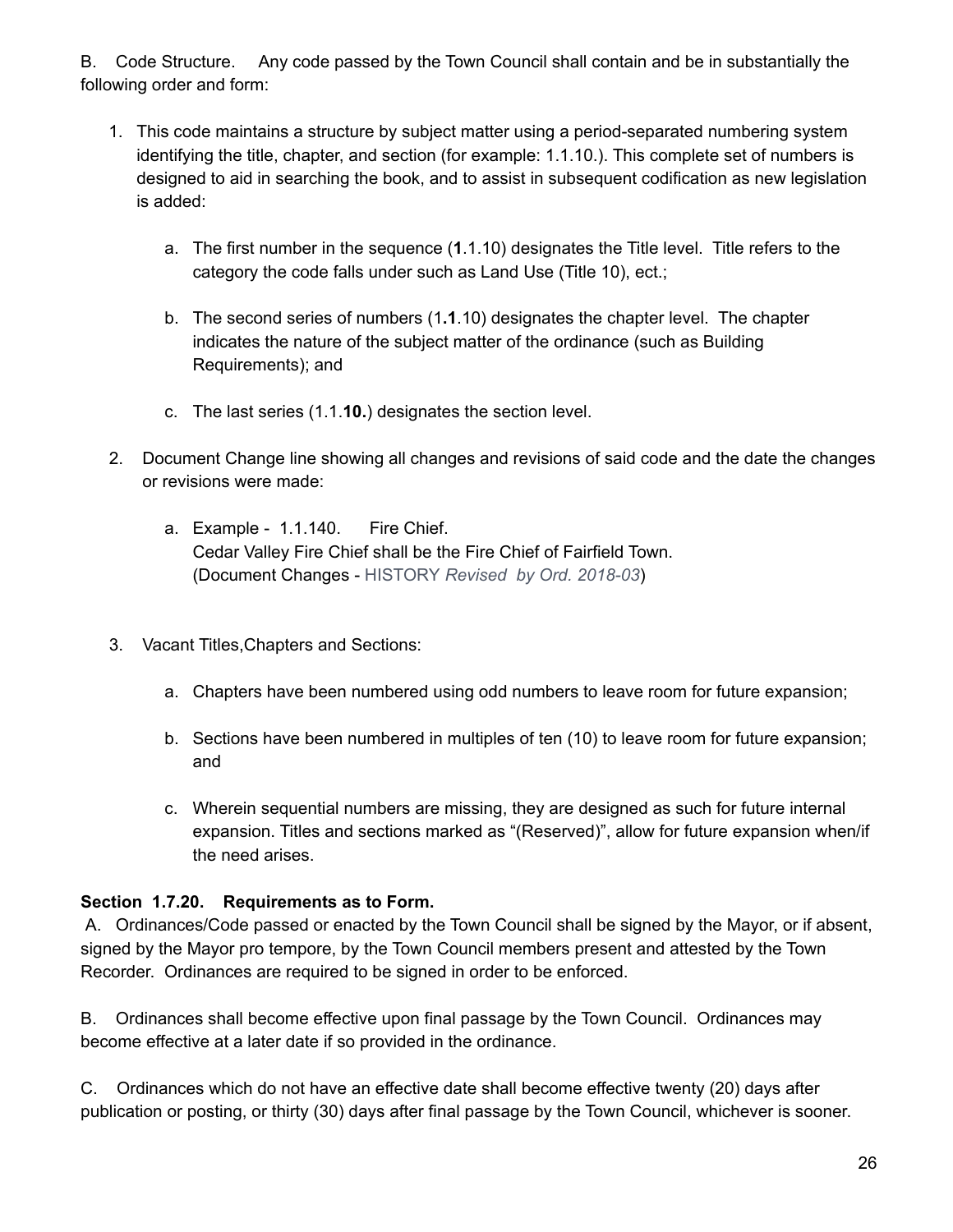### **Section 1.7.30 Resolutions.**

A. Purposes; Restrictions. Unless otherwise required by law, the Town Council may exercise all administrative powers by resolution, including, but not limited to:

- 1. Establishing water rates;
- 2. Charges for garbage collection and fees charged for Town services;
- 3. Establishing personnel policies and guidelines;
- 4. Regulating the use and operation of the Town property; but
- 5. Punishment, fines or forfeitures may not be imposed by resolution.

B. Form. Any resolution passed by the Town Council shall be in a form and contain sections and chapters substantially similar to that prescribed by ordinances.

C. Publication; Effective Date of Resolutions. Resolutions may become effective without publication or posting and may take effect upon passage or at a later date as the Town Council may determine, but resolutions may not become effective more than three (3) months from the date of passage. Resolutions shall be posted in three places and put on the Utah Public Notice Website.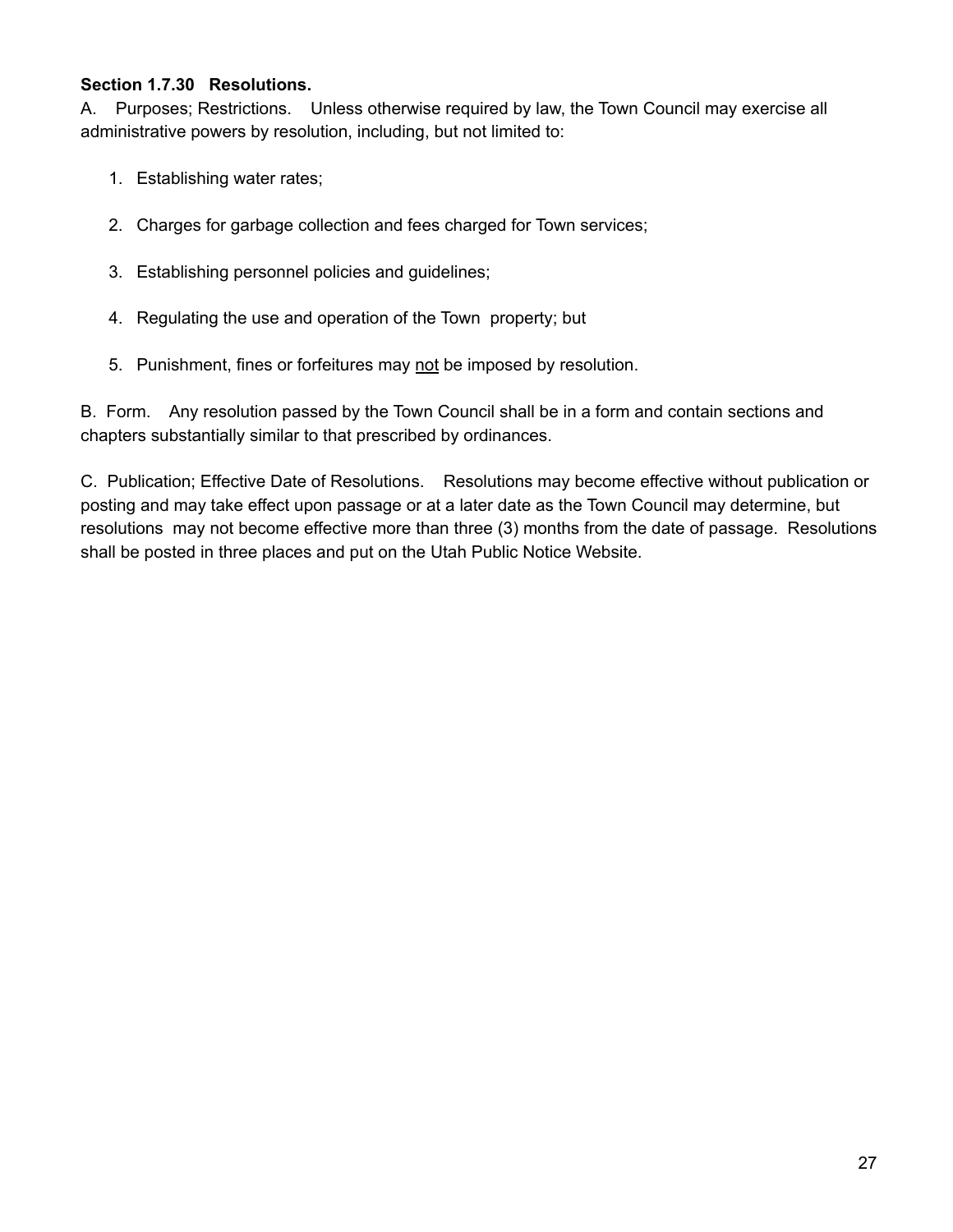## **Chapter 9. Purchasing.**

| Section 1.9.10.  | Purposes.                                  |
|------------------|--------------------------------------------|
| Section 1.9.20.  | Compliance and Exemptions.                 |
| Section 1.9.30.  | Definitions.                               |
| Section 1.9.40.  | Purchasing Agent.                          |
| Section 1.9.50.  | Source Selection and Contract Information. |
| Section 1.9.60.  | Specifications.                            |
| Section 1.9.70.  | Appeals.                                   |
| Section 1.9.80.  | Ethics in Public Contracting.              |
| Section 1.9.90.  | Purchasing, Non-Contractual Purchases.     |
| Section 1.9.100. | Petty Cash.                                |
| Section 1.9.110. | Reimbursements.                            |
| Section 1.9.120. | Debit/Credit Cards.                        |
| Section 1.9.130. | Checks.                                    |

### **Section 1.9.10. Purposes.**

A. The Town is desirous of establishing policies and procedures to be followed in the purchasing of goods and services required for efficient operation of the Town.The underlying purposes of this policy are to:

- 1. Ensure fair and equitable treatment of all persons who wish to, or do conduct business with the Town;
- 2. Provide for the greatest possible economy in Town procurement activities; and
- 3. Foster effective broad based competition within the enterprise system to ensure that the Town will receive the best possible service or product at the lowest possible price.

### **Section 1.9.20. Compliance and Exemptions.**

A. This chapter shall not prevent the Town from complying with the terms and conditions of any grant, gift or bequest that is otherwise consistent with law.

B. When a procurement involves the expenditure of federal assistance funds, the Town shall comply with applicable federal law and regulations.

### **Section 1.9.30. Definitions.**

See Title 12, Definitions.

### **Section 1.9.40. Purchasing Agent.**

The purchasing agent assigned to a department shall be responsible to make procurements, solicit bids and proposals, enter into and administer contracts, and make written determinations for the Town. All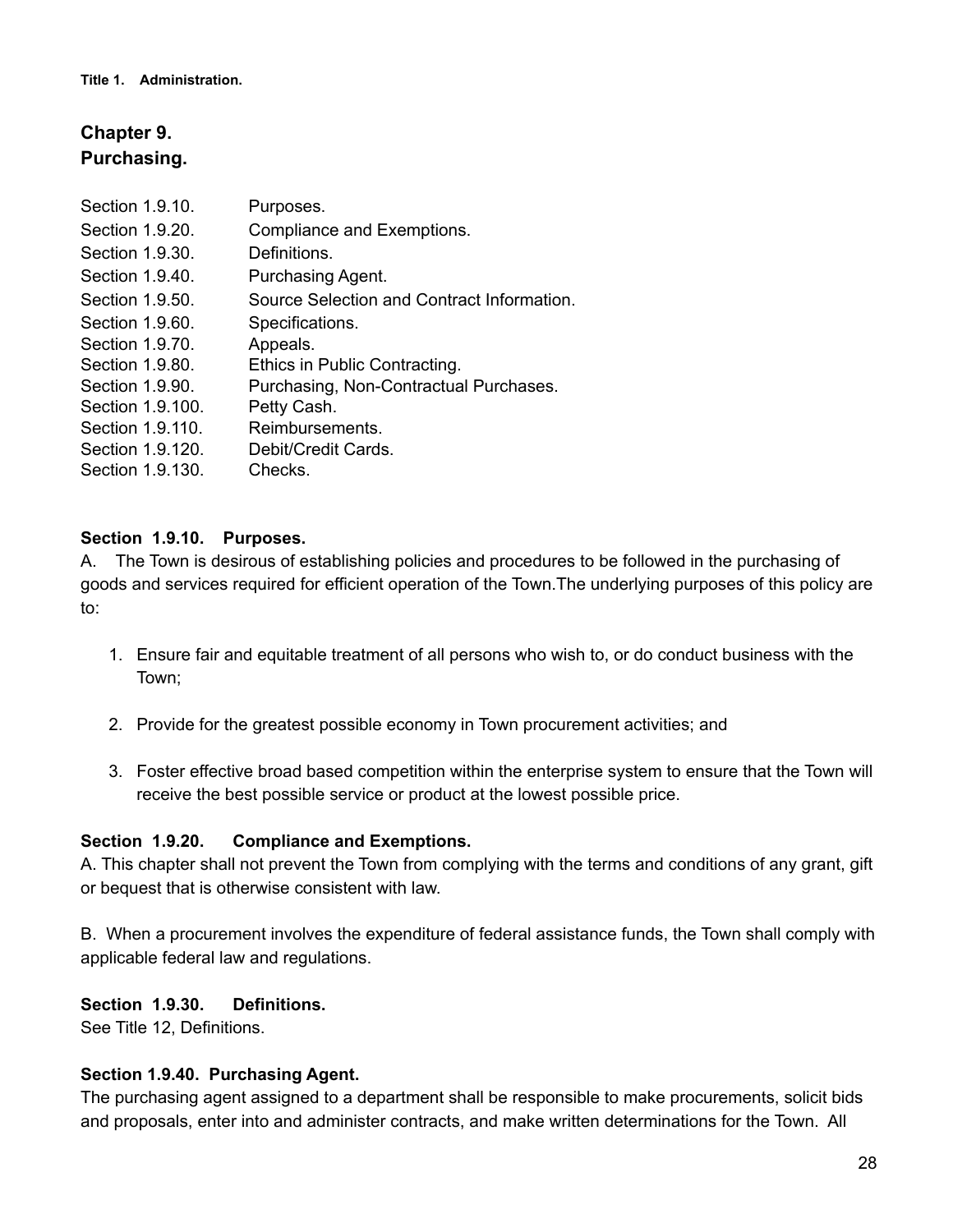contracts shall be approved by the Town Council in a public meeting and shall be countersigned by the Town Recorder.

### **Section 1.9.50. Source Selection and Contract Formation.**

- A. Purchases not Requiring Sealed Bids:
	- 1. Purchases and expenditures of less than \$5,000 shall not require bids or quotes of any type but are subject to the general policy of this chapter. These purchases and expenditures are intended to include materials, supplies and services regularly purchased and consumed by the Town such as office supplies, janitorial supplies, postage, food and beverages, water system supplies, etc.
	- 2. Any contract, purchase, purchase order, check request, or service request for nonproffessional services and supplies or building improvements in the total amount of \$5,000 or less may be made or approved by the Mayor or department head, or an employee or supervisor authorized to make such purchase, purchase order, check request, or service request.
	- 3. All purchases and expenditures of more than \$5,000 but less than \$10,000 shall require two documented price quotes unless the purchase or expenditure is exempt from the competitive bidding requirement of this chapter or requires a sealed bid. These purchases require the approval of the Town Council.
	- 4. All purchases and expenditures of more than \$10,000 shall require a minimum of three documented price quotes unless the purchase or expenditure is exempt from the competitive bidding requirement of this chapter or the purchase expenditure requires a sealed bid. The Town Council may approve a purchase or expenditure without the required price quotes if they determine that there are not three additional vendors or suppliers of such items.
	- 5. Purchases made through the cooperative purchasing contracts administered by the state division of purchasing;
	- 6. Purchases required during an emergency, i.e., an imminent threat to the public health, welfare or safety. However, as much competition as practical should be obtained and such purchases should be limited to amounts necessary to the resolution of the emergency; and
	- 7. Purchases in excess of five thousand dollars (\$5,000.00) require Town Council approval.
- B. Purchases Requiring Sealed Bids:
	- 1. Contracts shall be awarded by competitive sealed bidding, except as otherwise provided by this chapter;
	- 2. An invitation for bids shall be issued when a contract is to be awarded by competitive sealed bidding. The invitation shall include a purchase description and all contractual terms and conditions applicable to the procurement. Public notice of the invitation for bids shall be given at least twenty one (21) days prior to the date set forth herein for the opening of bids. The notice may include publication in a newspaper of general circulation;
	- 3. Bids shall be opened publicly in the presence of one or more witnesses at the time and place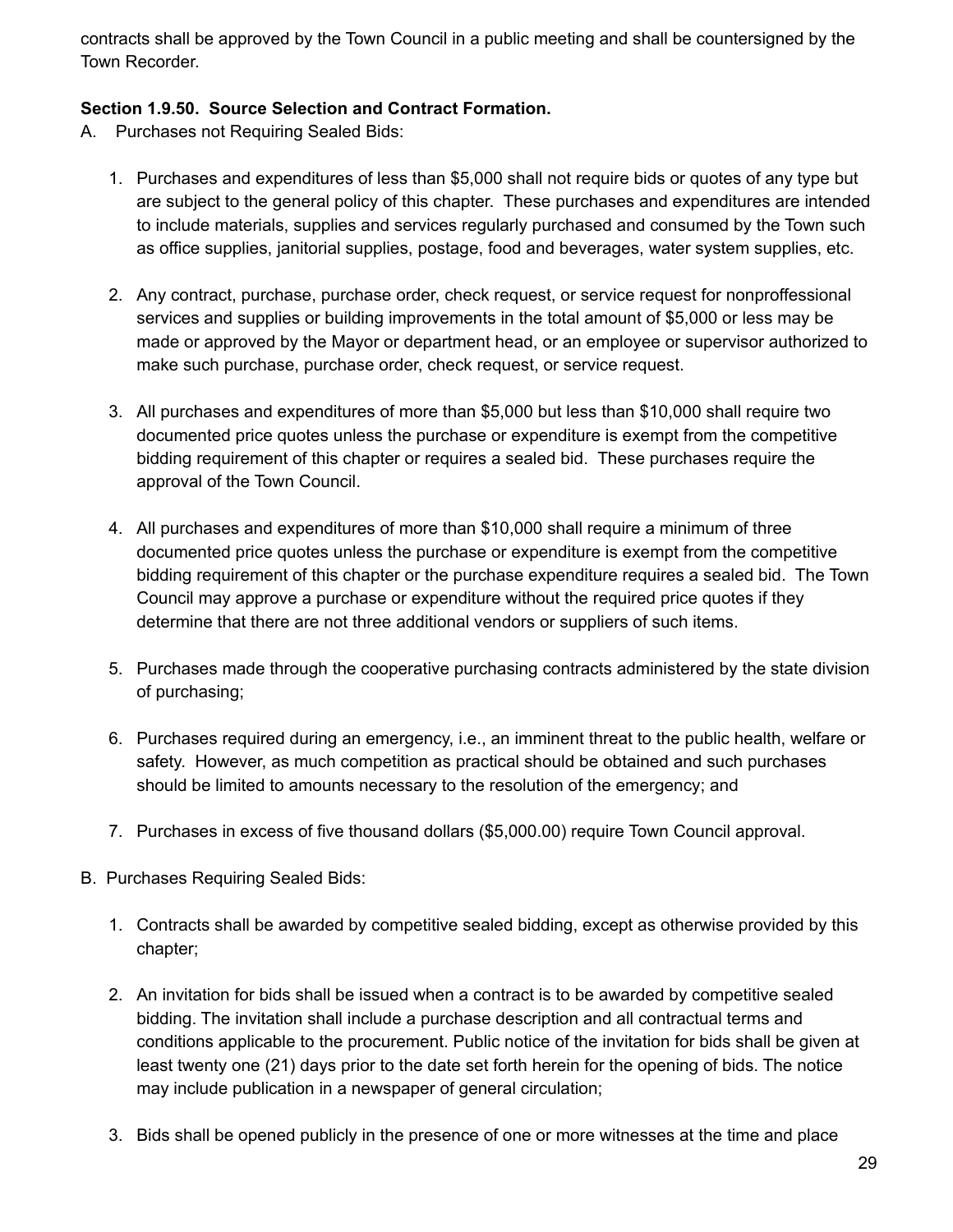designated in the invitation for bids. The amount of each bid and any other relevant information, together with the name of each bidder, shall be recorded. The record and each bid shall be open to public inspection;

- 4. Bids shall be unconditionally accepted without alteration or correction, except as authorized in this chapter. Bids shall be evaluated based on the requirements set forth in the invitation for bids;
- 5. After bid opening, no changes in bid prices or other provisions of bids prejudicial to the interest of the town or fair competition shall be permitted. All decisions to permit the correction or withdrawal of bids or to cancel awards or contracts based on bid mistakes shall be supported by a written determination made by the purchasing agent;
- 6. Award shall be made to the responsible bidder whose proposal shall be determined to be the most advantageous to the Town, taking into consideration quality of work, price, experience and the criteria set forth in the bid invitation.
- 7. When no bids are submitted, the purchasing agent may obtain bids by other means approved by the Town Council.

C. Cancellation and Rejection of Bids. An invitation for bids, a request for proposals or other solicitation may be canceled, or any or all bids or proposals may be rejected, in whole or in part, as may be specified in the solicitation, when it is in the best interests of the Town. The reasons shall be made part of the contract file.

D. Use Of Competitive Sealed Proposals In Lieu Of Bids. When the purchasing agent determines in writing that the use of competitive sealed bidding is either not practicable or not advantageous to the Town, a contract may be entered into by competitive sealed proposals. Competitive sealed proposals are most appropriately used for professional service type contracts:

- 1. Proposals shall be solicited through a request for proposals. Public notice of the request for proposals shall be given at least twenty one (21) days prior to the advertised date of the opening of the proposals;
- 2. Proposals shall be opened so as to avoid disclosure of contents to competing offerors during the process of negotiation. A register of proposals shall be prepared and shall be open for public inspection after contract award;
- 3. The request for proposals shall state the relative importance of price and other evaluating factors;
- 4. Offerors shall be accorded fair and equal treatment with respect to any opportunity for discussion and revision of proposals, and revisions may be permitted after submissions and prior to award for the purpose of obtaining best and final offers. In conducting discussions, there shall be no disclosure of any information derived from proposals submitted by competing offerors;
- 5. Award shall be made to the person whose proposal is determined, in writing, to be the most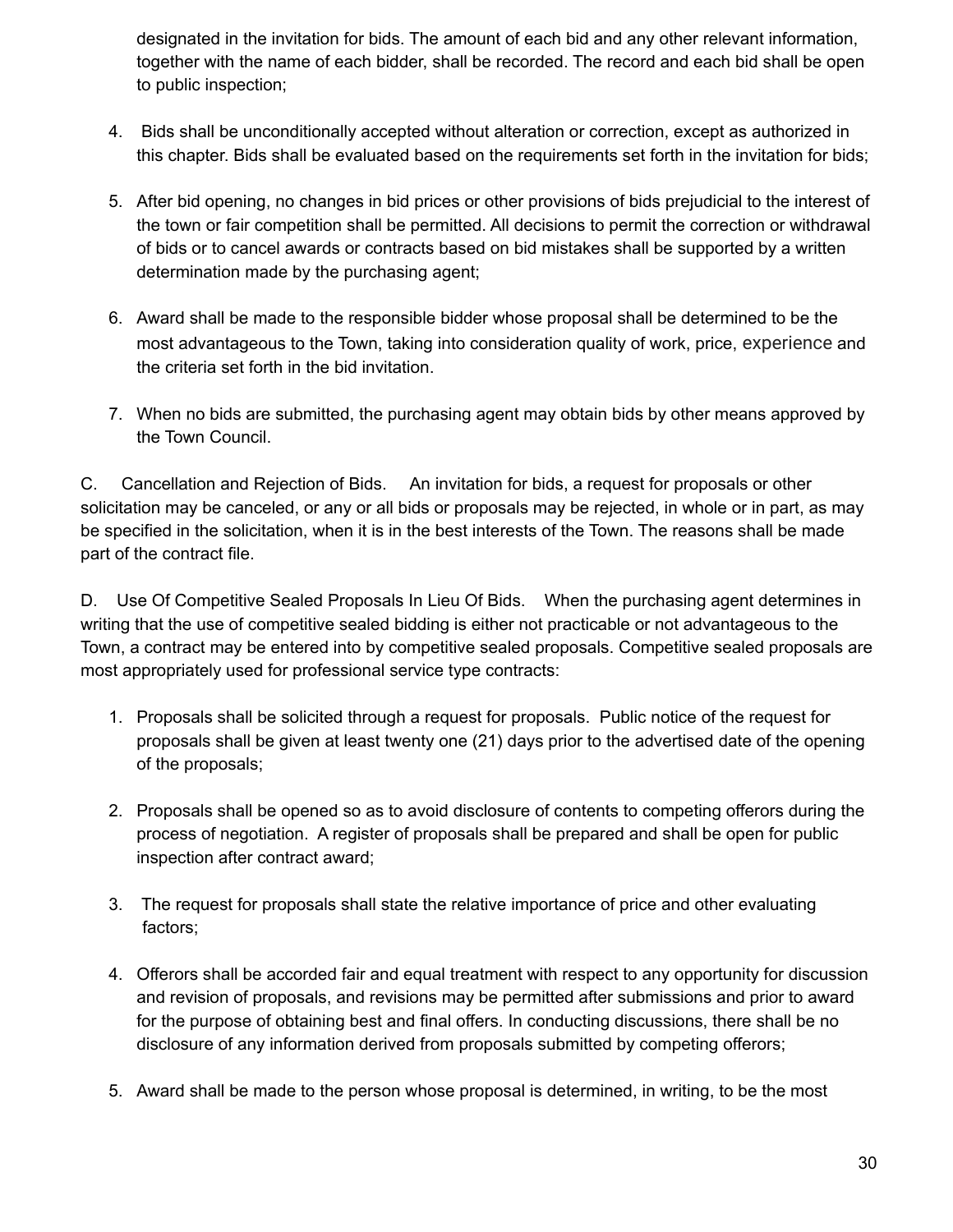advantageous to the Town, taking into consideration price and the evaluation factors set forth in the request for proposals. No other factors or criteria shall be used in the evaluation. The contract file shall contain the basis on which the award is made; and

6. Architect, Engineer Services. Architect and engineer services are qualification based procurements. Requests for such services should be publicly announced. Contracts should be negotiated by the Town based on demonstrated competence at fair and reasonable prices.

E. Determination Of Nonresponsibility Of Bidder. Determination of nonresponsibility of a bidder or offeror shall be made in writing. The unreasonable failure of a bidder or offeror to promptly supply information in connection with an inquiry with respect to responsibility may be grounds for a determination of nonresponsibility with respect to the bidder or offeror. Information furnished by a bidder or offeror pursuant to this subsection shall not be disclosed outside of the purchasing division without prior written consent by the bidder or offeror.

F. Cost Plus A Percentage Of Cost Contracts Prohibited. Subject to the limitations of this section, any type of contract which will promote the best interests of the Town may be used; provided that the use of a cost plus a percentage of cost contract is prohibited. A cost reimbursement contract may be used only when a determination is made in writing that such contract is likely to be less costly to the Town than any other type or that it is impracticable to obtain the supplies, services or construction required except under such a contract.

- G. Required Contract Clauses:
	- 1. The unilateral right of the Town to order, in writing, changes in the work within the scope of the contract that do not alter the scope of the contract work;
	- 2. Variations occurring between estimated quantities of work in a contract and actual quantities; and
	- 3. Suspension of work ordered by the Town;

### **Section 1.9.60. Specifications.**

All specifications shall seek to promote overall economy and best use for the purposes intended and encourage competition in satisfying the Towns needs, and shall not be unduly restrictive. Where practical and reasonable, and within the scope of this chapter, Utah and local products shall be given preference.

### **Section 1.9.70. Appeals.**

A. Time Limit For Filing. Any actual or prospective bidder, offeror or contractor who is aggrieved in connection with the solicitation or award of a contract may appeal to the purchasing agent. An appeal shall be submitted in writing within five (5) working days after the aggrieved person knows or should have known of the facts.

B. Decision. The purchasing agent shall promptly issue a written decision regarding any appeal if it is not settled by a mutual agreement. The decision shall state the reasons for the action taken and inform the protestor, contractor or prospective contractor of the right to appeal to the Town Council.

C. Appeal To Town Council. The Town Council shall be the final appeal on the Town level.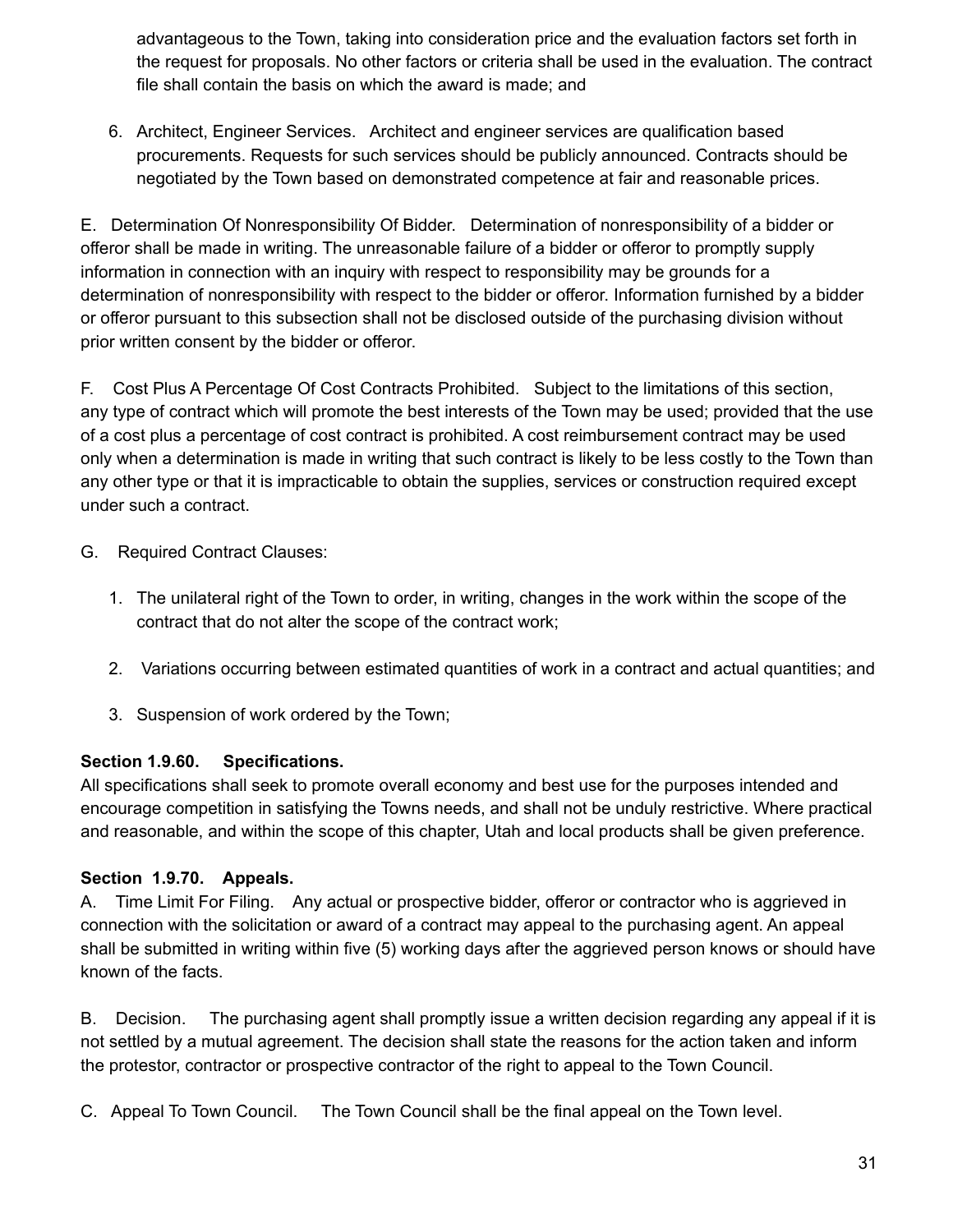D. Appeal To Court. All further appeals shall be handled as provided in Utah Code Annotated sections 63G-6a-1701 et seq., 63G-6a-1801 et seq., and 63G-6a-1901 et seq.

### **Section 1.9.80. Ethics in Public Contracting.**

A. No person involved in making procurement decisions may have personal investments in any business entity which will create a substantial conflict between their private interests and their public duties.

B. Any person involved in making procurement decisions is guilty of a class B misdemeanor if the person asks, receives or offers to receive any emolument, gratuity, contribution, loan or reward, or any promise thereof, either for the person's own use or benefit of any other person or organization from any person or organization interested in selling to the Town. Violators shall be subject to penalty as provided in section 1.1.90 of this title.

### **Section 1.9.90. Purchasing, Non-Contractual Purchases.**

Purchases in excess of five thousand (\$5,000.00) must follow the bidding process as defined inTitle 1.9.50. or be approved by a majority vote of the Town Council. Purchases over fifteen hundred dollars (\$1500.00) must be approved by the Town Council.

### **Section 1.9.100. Petty Cash.**

The Town of Fairfield retains no petty cash. All accounts payable shall be paid by check or debit/credit card.

### **Section 1.9.110. Reimbursements.**

Any individual that is authorized by the Town to use personal cash, debit cards or credit cards to purchase supplies, fuel, etc. and expects to be reimbursed for the purchase by the Town of Fairfield shall retain a receipt for the amount of the purchase and turn the receipt in to the Town Recorder/Clerk or the Director of Finance. No reimbursements will be made without a receipt.

### **Section 1.9.120. Debit/Credit Cards.**

A. Town Credit Cards shall be used for official business in accordance with the following procedures:

- 1. Credit card use cannot in any fashion be used to avoid adopted Purchasing Policies. Employees shall use existing accounts with vendors;
- 2. The credit card shall only be used by the card holder or authorized representative, and the card holder is personally responsible for all purchases made on such credit card;
- 3. Upon receiving a credit card receipt, employees shall record the following information on the receipt: Employees shall sign, date and provide a description of purchase. Employees shall submit the receipt to the Town Recorder within seven (7) days from the date of purchase;.
- 4. Credit cards shall not be used for personal purchases;
- 5. Stolen or lost credit cards must be reported promptly to the the Town Treasurer but in no event later than the close of business on the next business day after the card is lost or stolen; and
- 6. No more than five (5) purchases shall be made within a monthly billing cycle from any one credit card holder. If additional purchases are necessary they may be approved by the Mayor or Treasurer.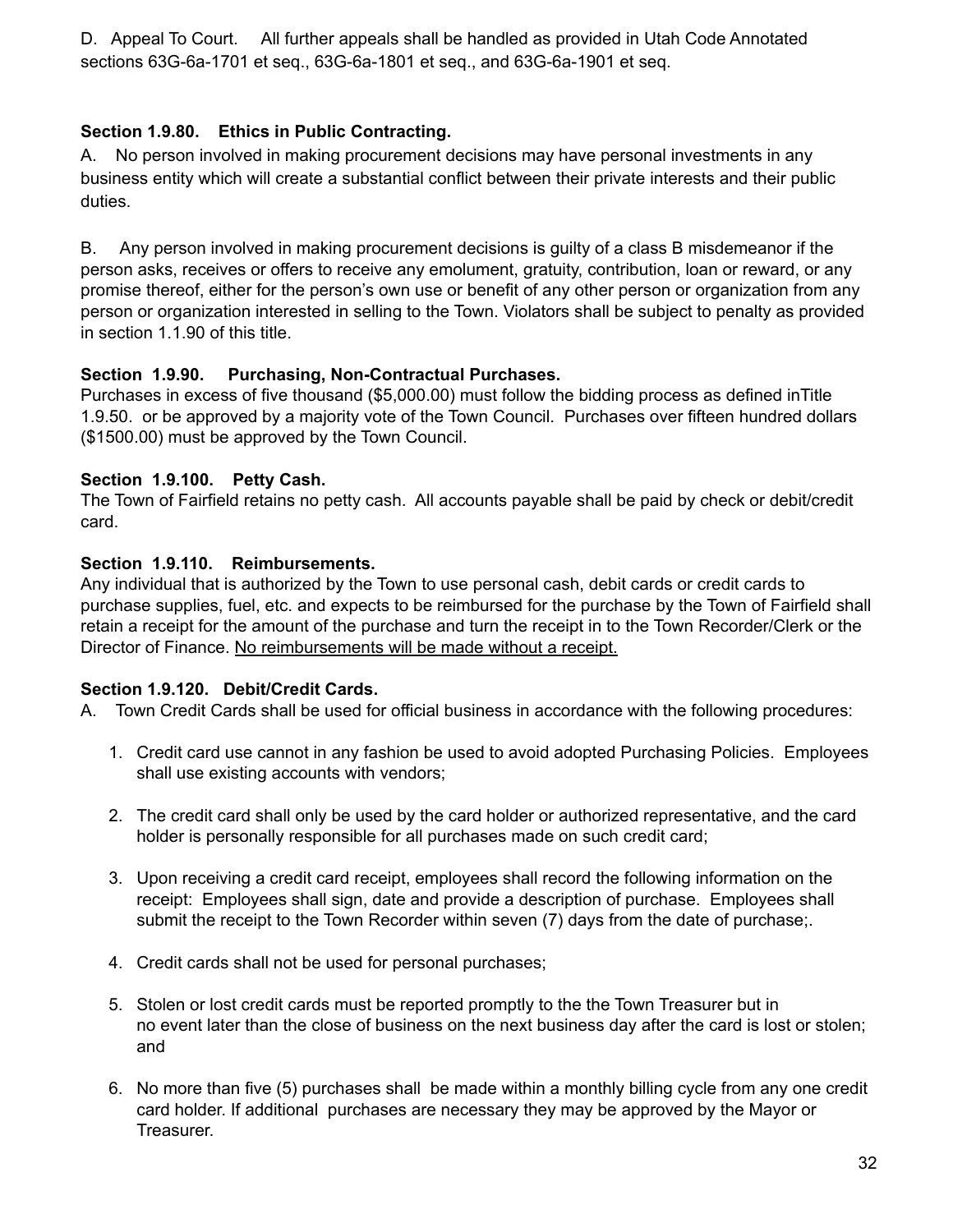#### **Section 1.9.130. Checks.**

Checks will be written by the Town Recorder or Director of Finance only after verification that funds are available in that specific general ledger account. Checks will be approved by the Town Treasurer and signed by any two of the following: Town Treasurer, Town Council member, and/or Mayor.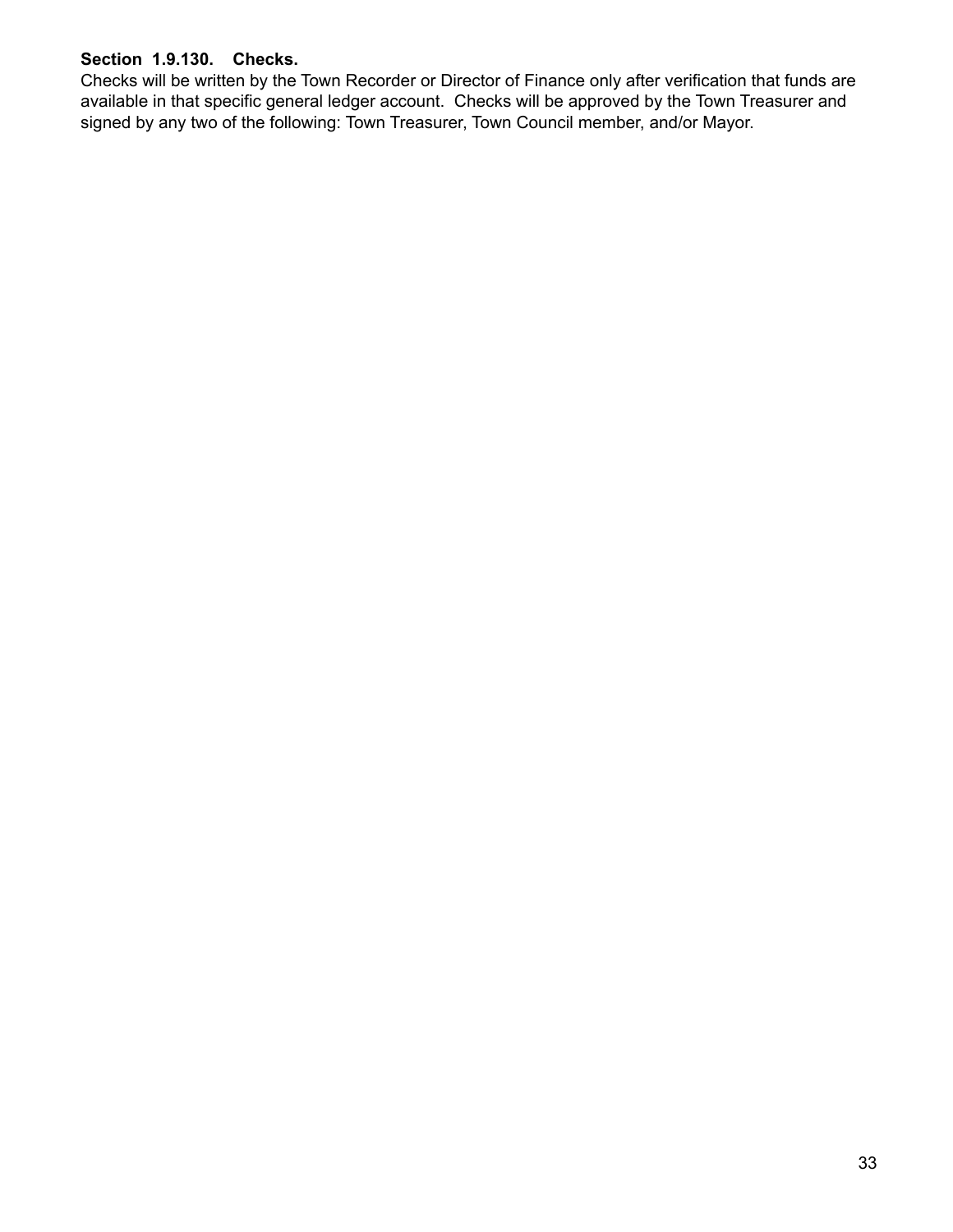# **Chapter 11 Annexation Policy.**

### **Section 1.11.10. State Statute Adopted.**

Except insofar as the application thereof is clearly impractical or inappropriate, in view of the context of purposes or penalty as provided, all of the definitions, requirements, regulations, prohibitions, provisions and sections of Utah Code Annotated 10-2-4, as amended, are hereby adopted by the Town.